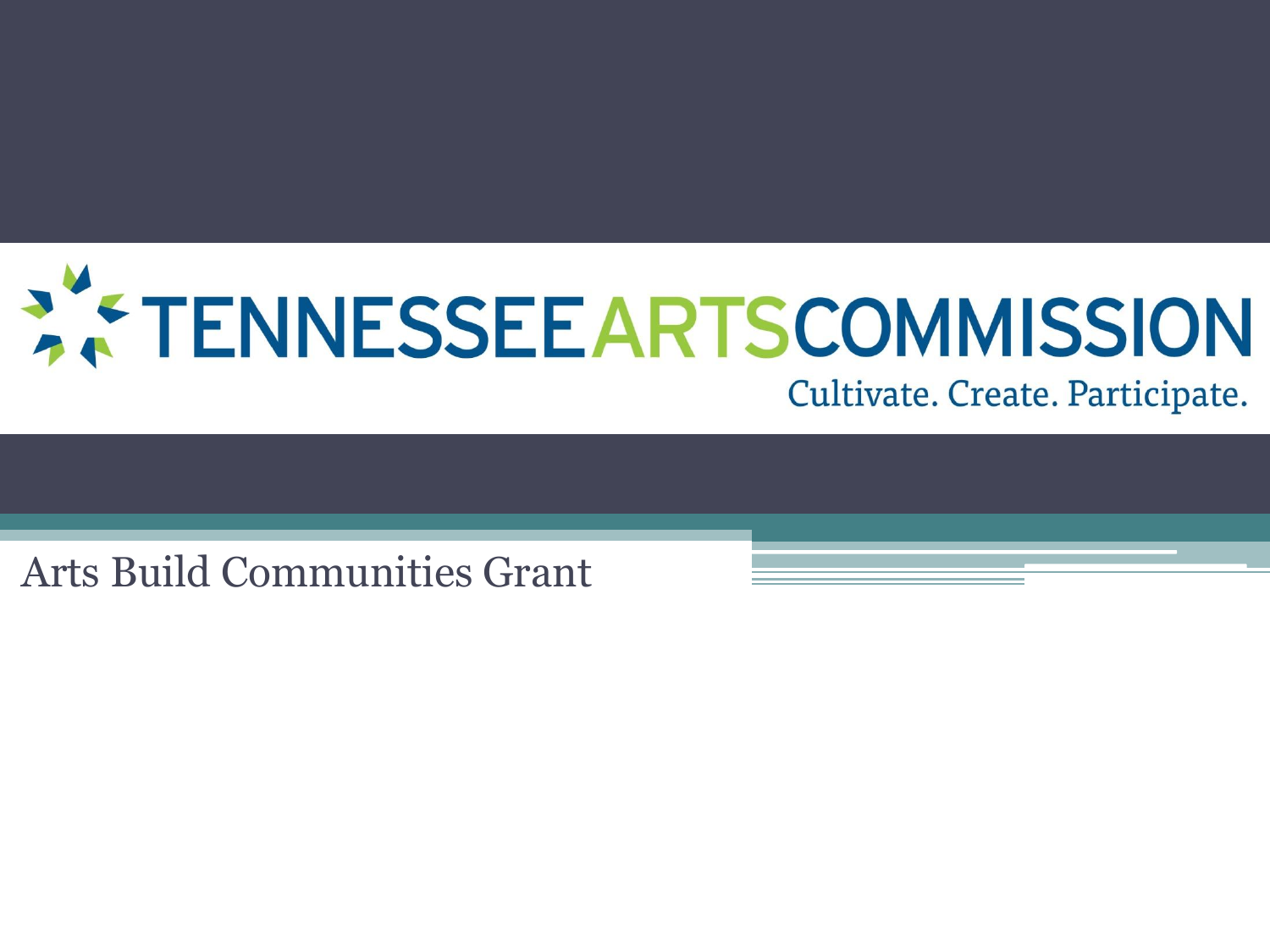# Arts Build Community Grant

- The Arts Build Communities grant program is designed to provide support for arts projects that broaden access to arts experiences, address community quality of life issues through the arts, or enhance the sustainability of asset based cultural enterprises.
- The Commission offers the ABC program through a decentralized decision-making and distribution process in partnership with regional designated agencies. Through ABC, the Commission seeks to build communities by nurturing artists, arts organizations (including local arts agencies), and arts supporters in each of Tennessee's 95 counties.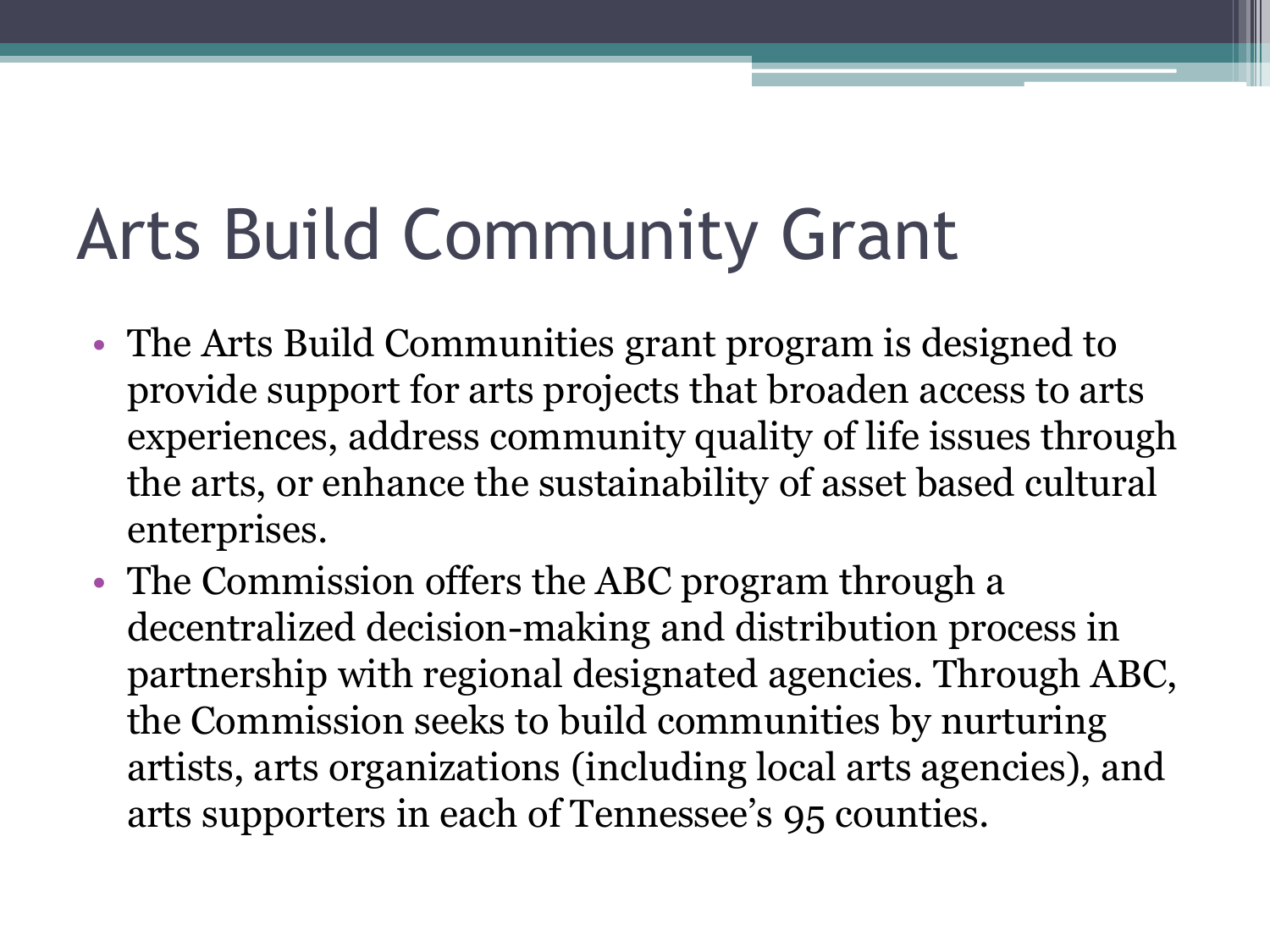# Designated Agency

#### • **South Central Tennessee Development District**

Contact: Sarah Elizabeth McLeod

101 Sam Watkins Blvd., Mt. Pleasant, TN 38474- 4024

Phone: (931) 379-2944

Email: [smcleod@sctdd.org](mailto:smcleod@sctdd.org)

Web: [www.sctdd.org](http://www.sctdd.org/)

**Counties Served: Bedford, Coffee, Franklin, Giles, Hickman, Lawrence, Lewis, Lincoln, Marshall, Maury, Moore, Perry, Wayne**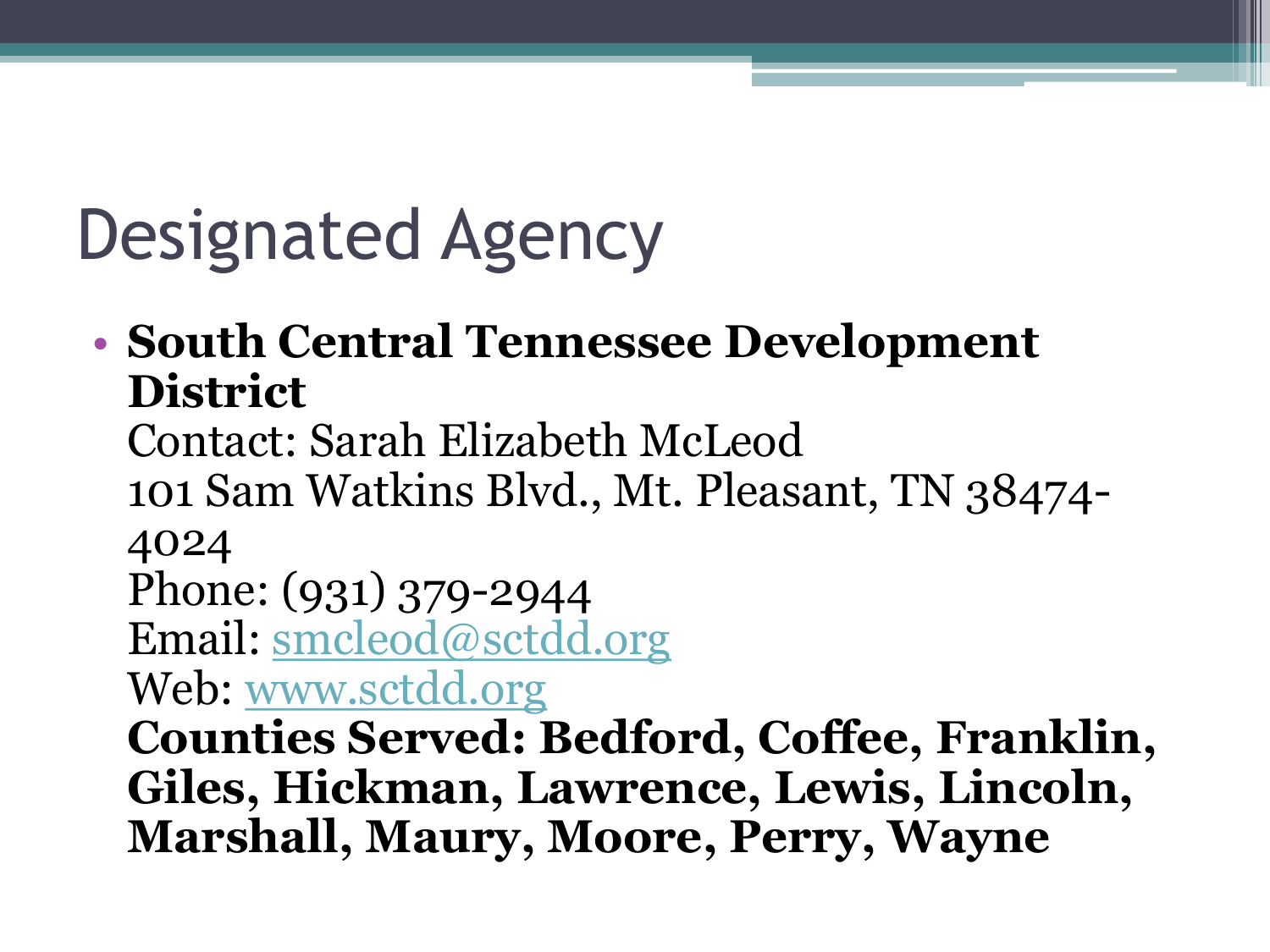## Designated Agency

• Designated agencies are trained to assist ABC applicants with identifying eligible activities, providing feedback on draft applications, administering local grant review panels, and helping grant recipients track the success of funded activities. Prior to submitting an application, qualifying organizations are encouraged to discuss the program or project proposal with your designated agency representative.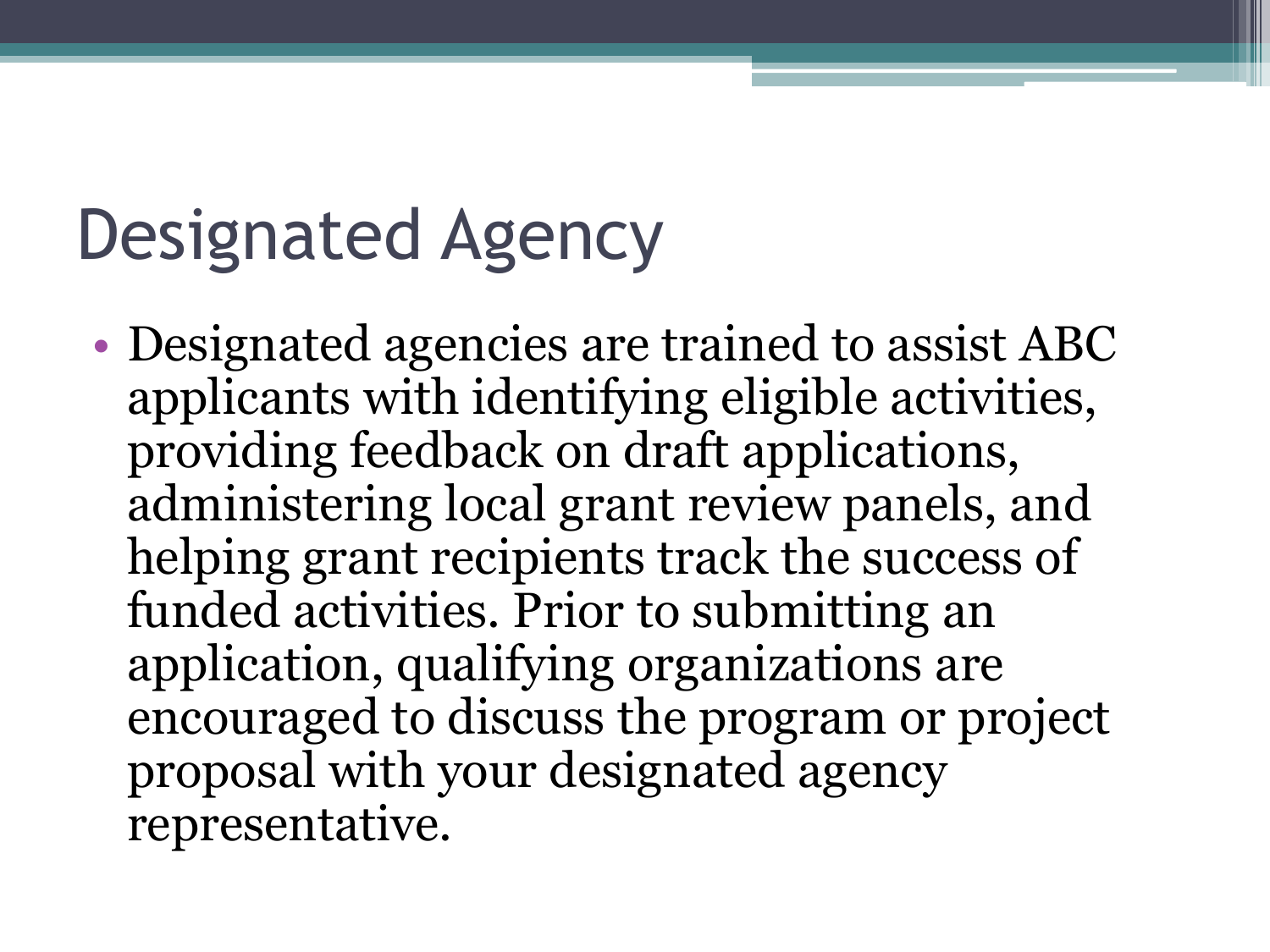# **Objectives**

- The Arts Build Communities (ABC) grant program is designed to provide support for arts projects that broaden access to arts experiences, address community quality of life issues through the arts, or enhance the sustainability of asset-based cultural enterprises. ABC funds may be used to:
	- Provide innovative arts experiences that are new or unfamiliar to community residents
		- Examples: Arts Festivals, Theatre Performances, Concerts, Visual Arts Exhibits and Craft Shows.
	- Offer arts programs that are designed to help affect positive change in community social issues
		- Examples: Examples: Providing arts opportunities to cancer patients, veterans, seniors, and other underserved populations. Projects that contribute positively to community wide issues such as conservation, health, literacy, etc.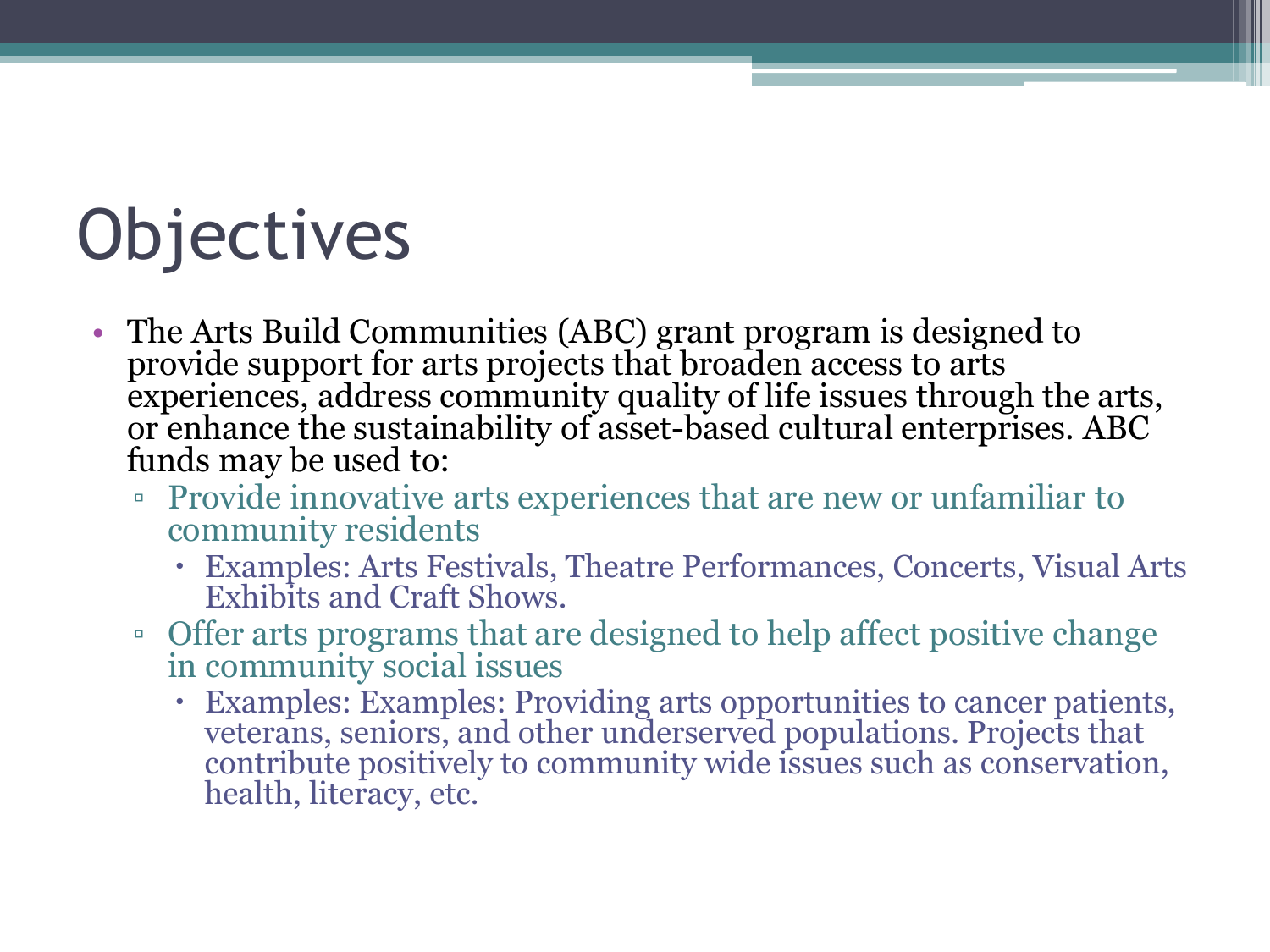# **Objectives**

- Develop arts programming that strengthens social networks through community engagement.
	- Examples: Examples: Services that are not normally a part of an organization's work, such as lectures, demos, tours, festivals, conferences, and symposia
- Undertake cultural arts initiatives that enhance a community's identity and/or economic development
	- Examples: Community revitalization efforts through the arts, creative placemaking, development of natural resources using the arts, and public art
- Offer training that helps experienced or emerging artists/arts administrators develop entrepreneurial skills or innovative strategies for building sustainability
	- Examples: Examples: Training offered through a masterclass program, a makerspace, or arts incubator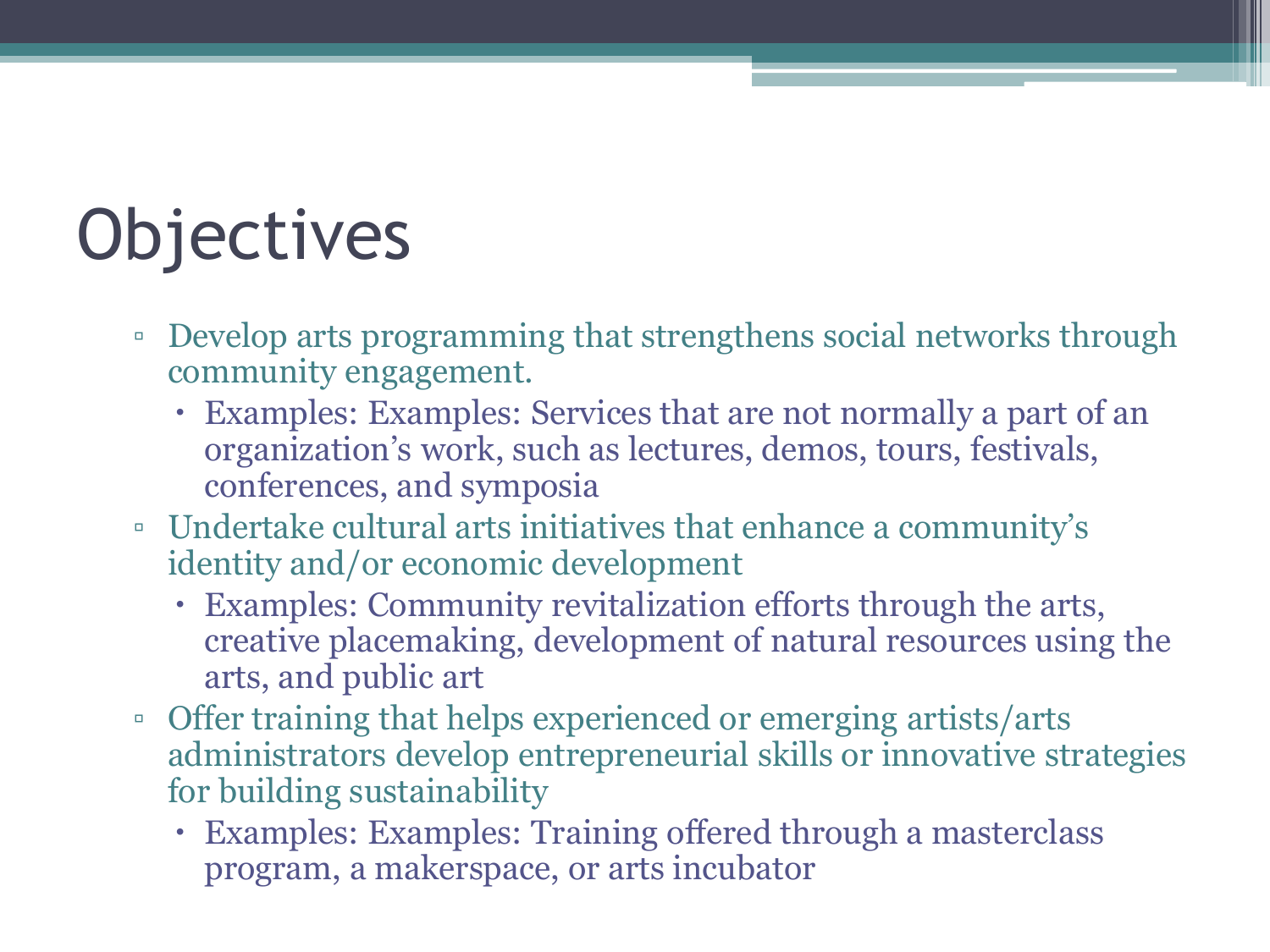# Past Projects

- Columbia State Community College Foundation-African American Art- The Artisans and their Work
- Hohenwald Arts Council- Oktober Heritage Festival
- Building Blocks School for the Arts- KATS T.V.
- City of Winchester- Boo Bash Downtown Winchester
- Townsend Cultural Center- Art through the Eyes of the Community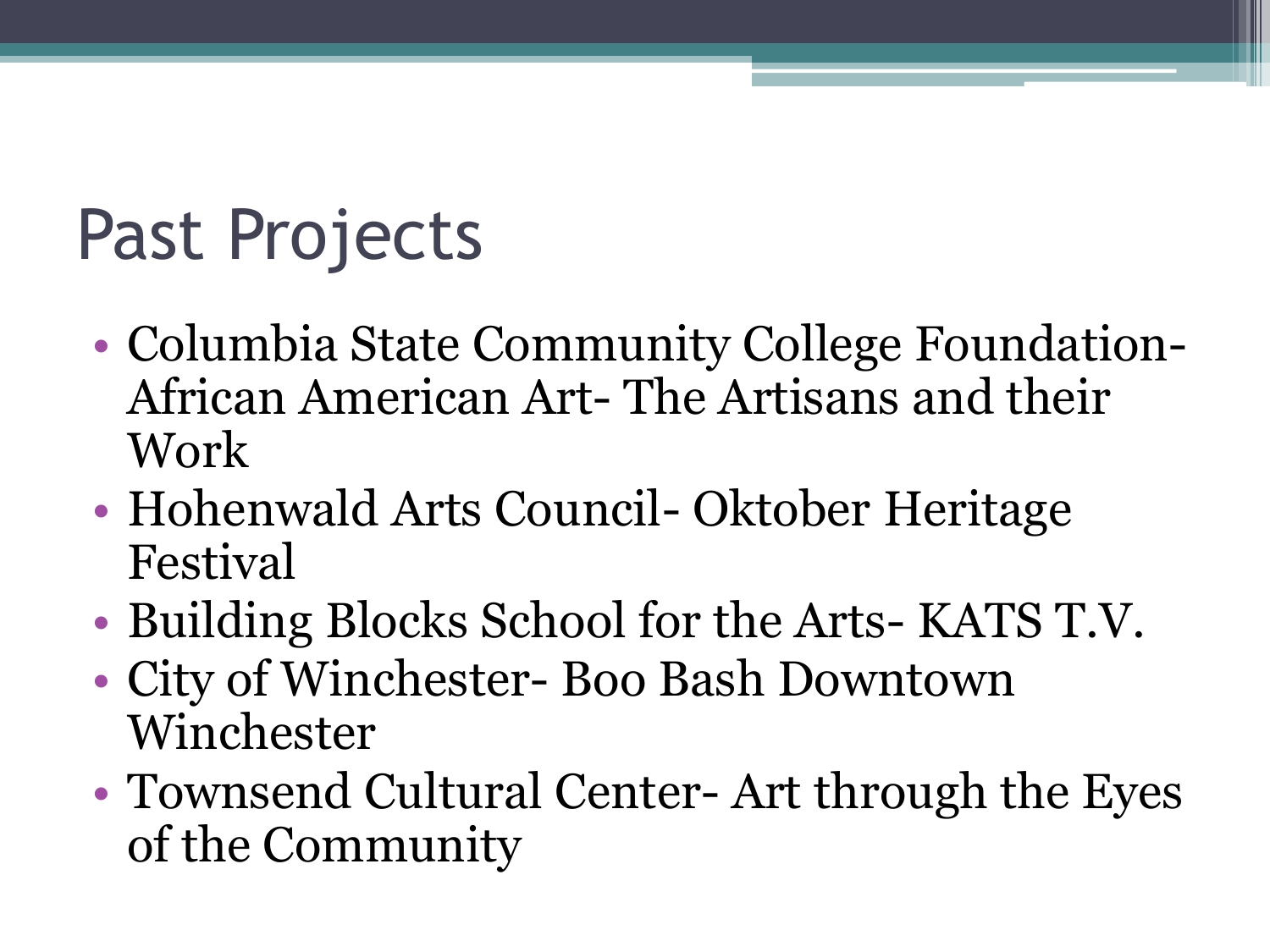# Application Deadline

- Applications must be submitted online by **11:59 p.m.** (CT) on **July 1, 2022**. Applications can be accessed beginning at 8:00 a.m. (CT) on April 1, [2022 through the Commission's](https://tnarts.fluxx.io/user_sessions/new) Online Grants System.
- Applicants accessing the new Online Grants System for the first time must [register](http://tnartscommission.org/new-online-grants-system/) their organizations and create an organizational profile.
- There are How to Apply ABC Grant Tutorials on the TN Arts Commission Website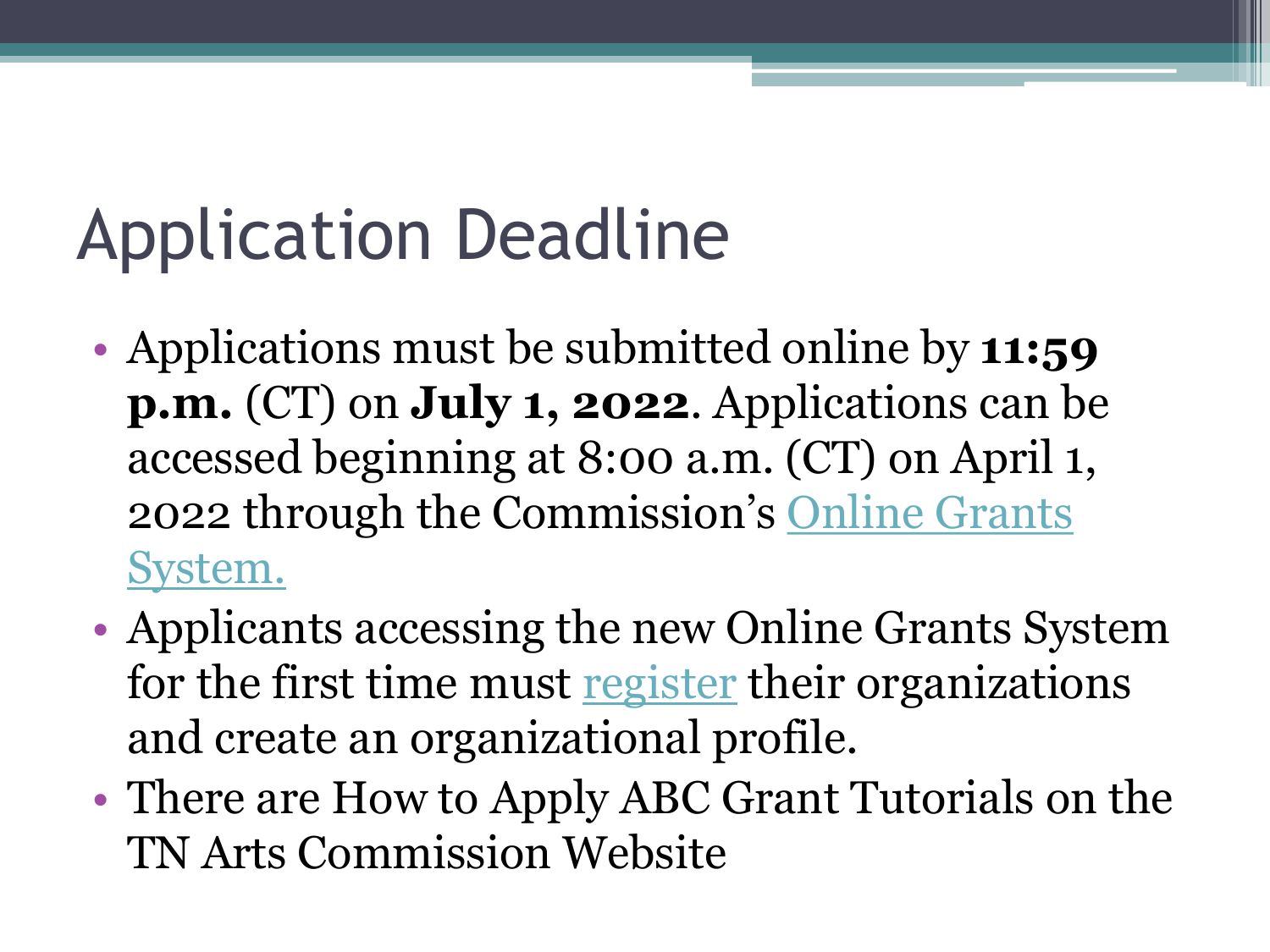# Eligibility Requirements

An organization is eligible to apply for funding support of its arts activities if the organization meets one of the following qualifications:

• Non-Profit 501(c)(3) legally chartered in Tennessee

OR

• Local entity of government (such as city/county government departments, public libraries, public schools, etc.)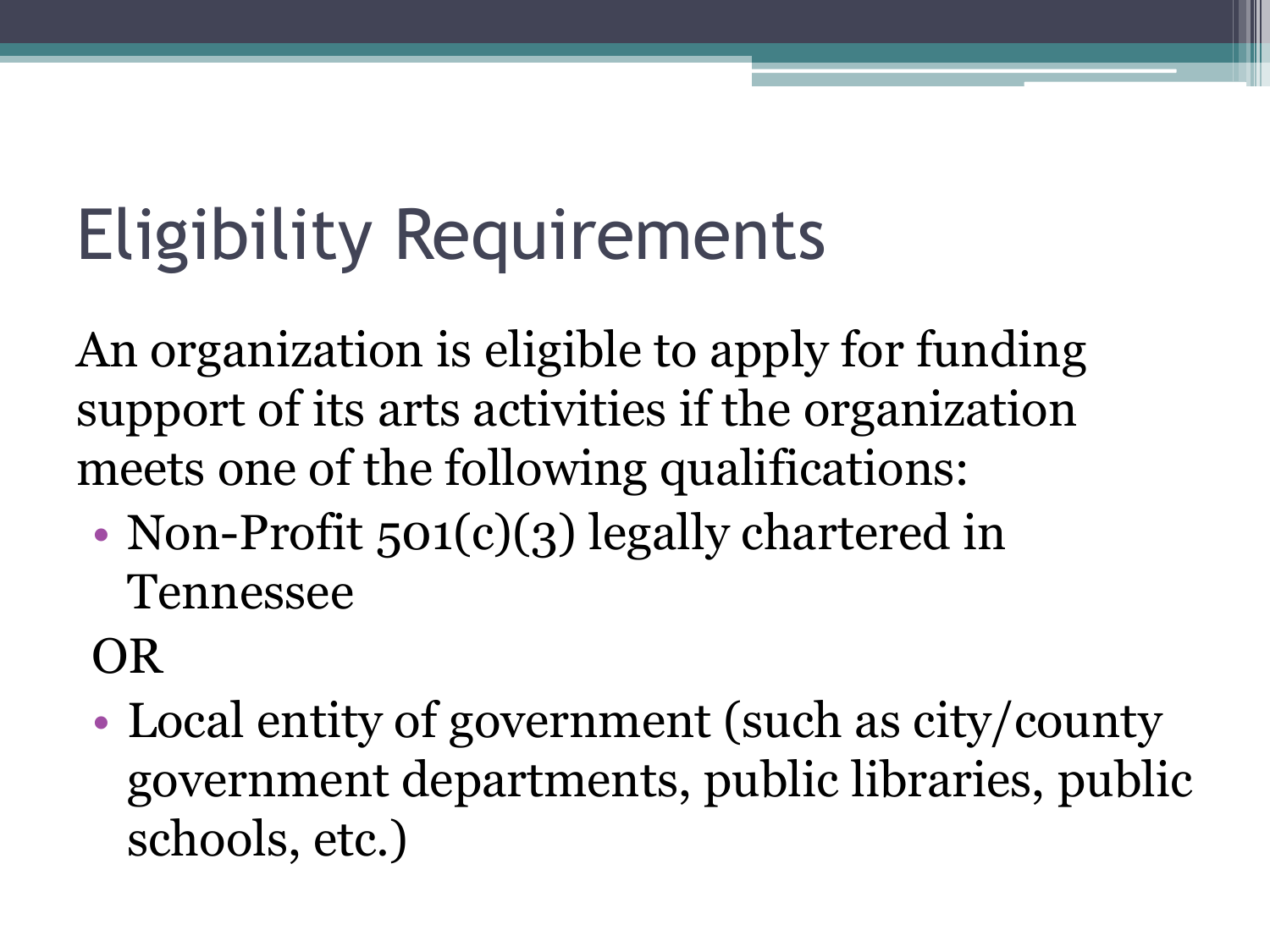# Eligibility Requirements

- Debarment and Suspension. Grantees are required to sign contracts certifying to the best of its knowledge and belief, that it, its current and future principals, its current and future subcontractors and their principals are not presently debarred, suspended, proposed for debarment, declared ineligible, or voluntarily excluded from covered transactions by any federal or state department or agency.
- **Unique Entity ID (UEI):** In April 2022, the federal government will transition away from the use of the DUNS and toward the new Unique Entity ID as the primary means of entity identification for federal awards government-wide. While not required to submit an application, the UEI will be required prior to receiving a grant award. To register your organization or get a Unique Entity ID, go to the **[SAM website SAM.gov | Entity Registrations](https://sam.gov/content/home)** and click on the green Get Started button on the right side of the page.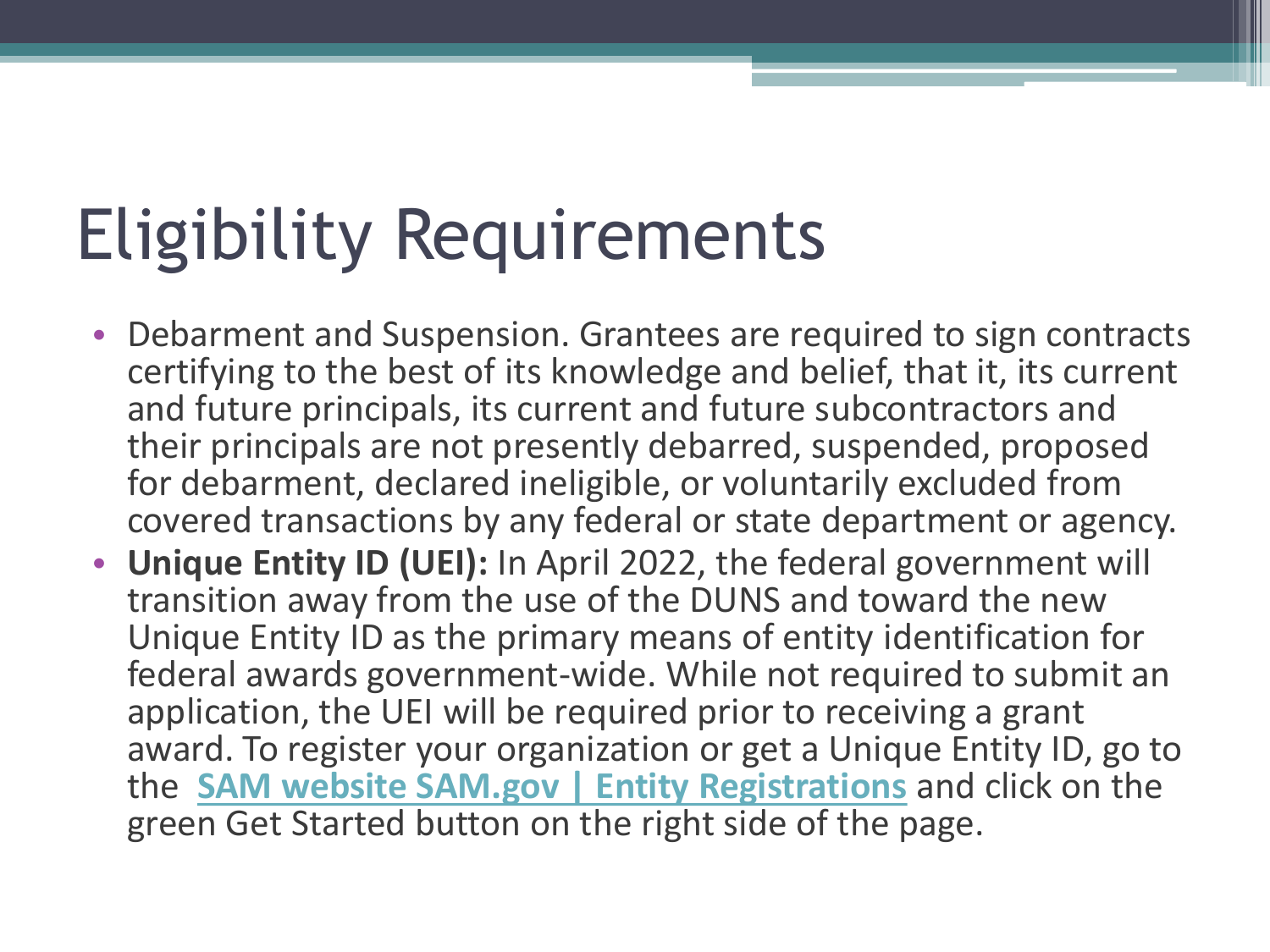### Requirements for 501(c)(3)Applicants

- All 501(c)(3) applicants **must upload** their most recent copy of the organization's By-laws into their organizational profiles in the Online Grants System.
- Nonprofit applicants' 501(c)(3) statuses will be verified independently prior to being reviewed by a designated agency panel. Any applications from organizations with lapsed or unconfirmed nonprofit determination will be disqualified.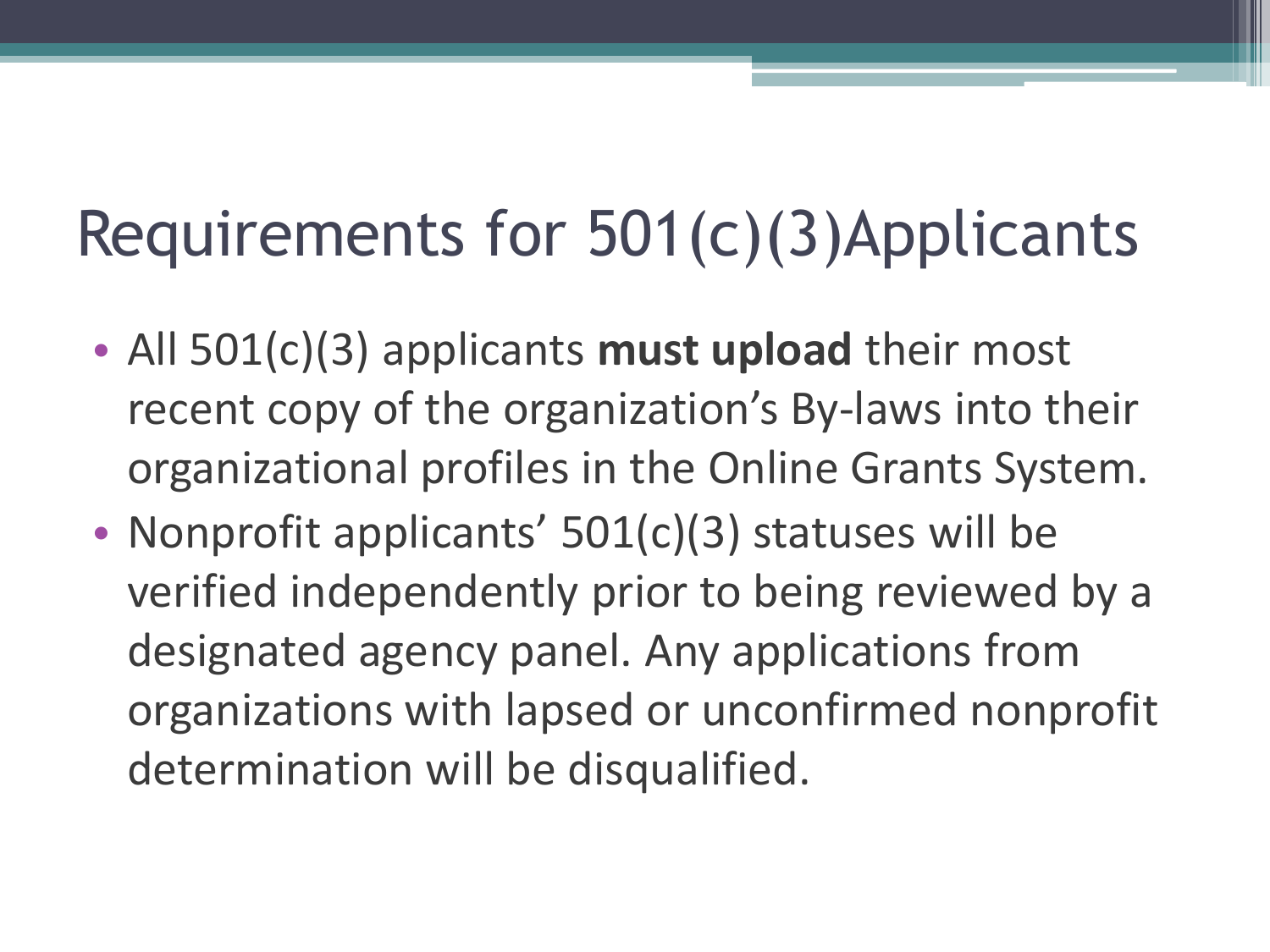# Funding Amounts

- Funds a variety of quality arts projects
- Awards range from **\$500 to \$3,500**
- Funds requested may be listed in up to two Expense Categories in the PROJECTED PROJECT EXPENSES section of the application
- Grant funds in this category must be matched dollar-for-dollar(1:1) cash match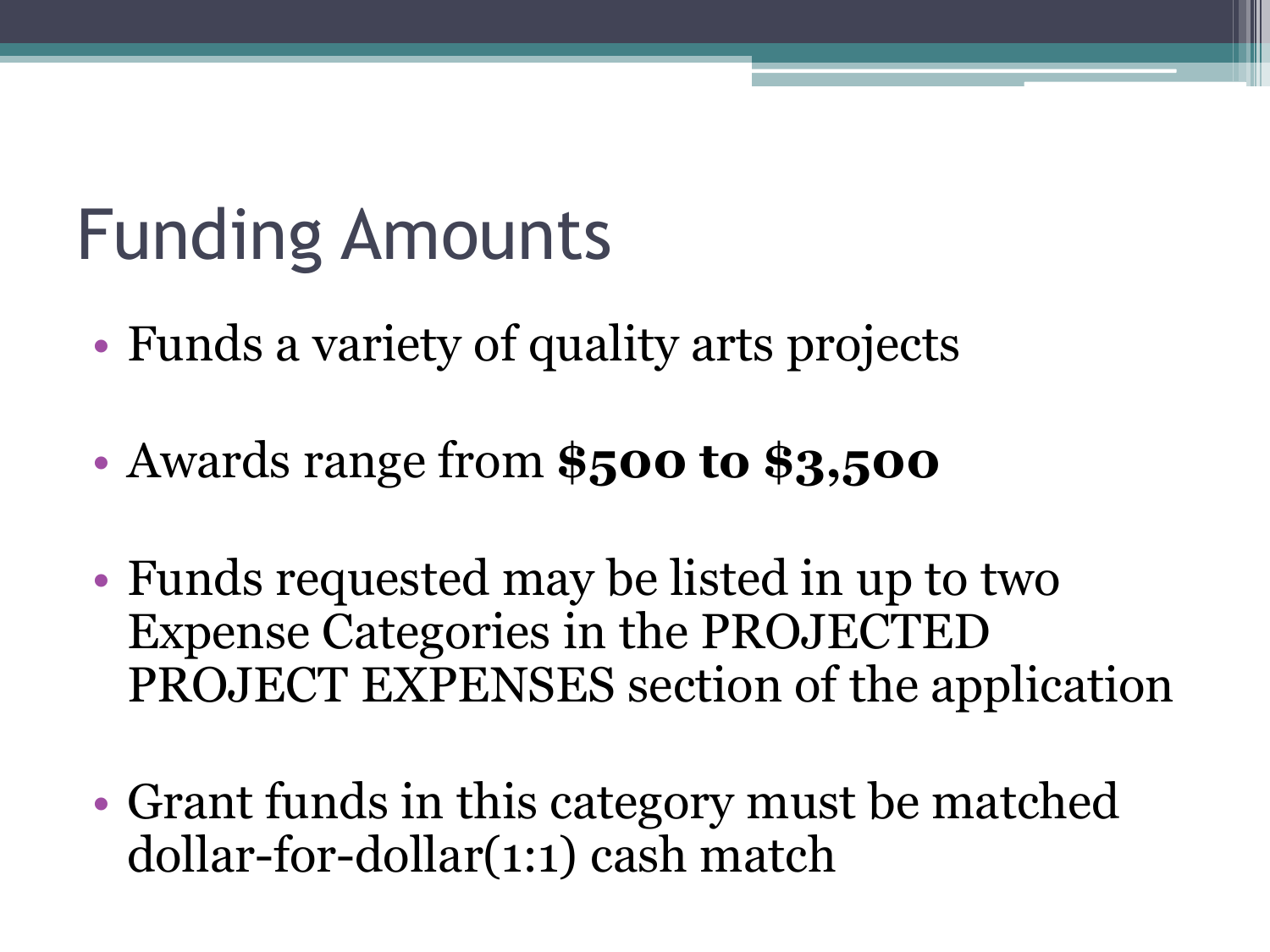# Funding Restrictions

- The proposed project must take place and grants funds must be used between **August 16, 2022 and June 15, 2023**.
- The proposed project must engage the public.

#### • ABC funds may **NOT** be used:

- To support a project already funded by the Commission
- For capital improvements (construction expenses or equipment purchases)
- For the elimination of an accumulated deficit
- For in-school, curriculum-based projects
- For endowments
- For out-of-state travel expenses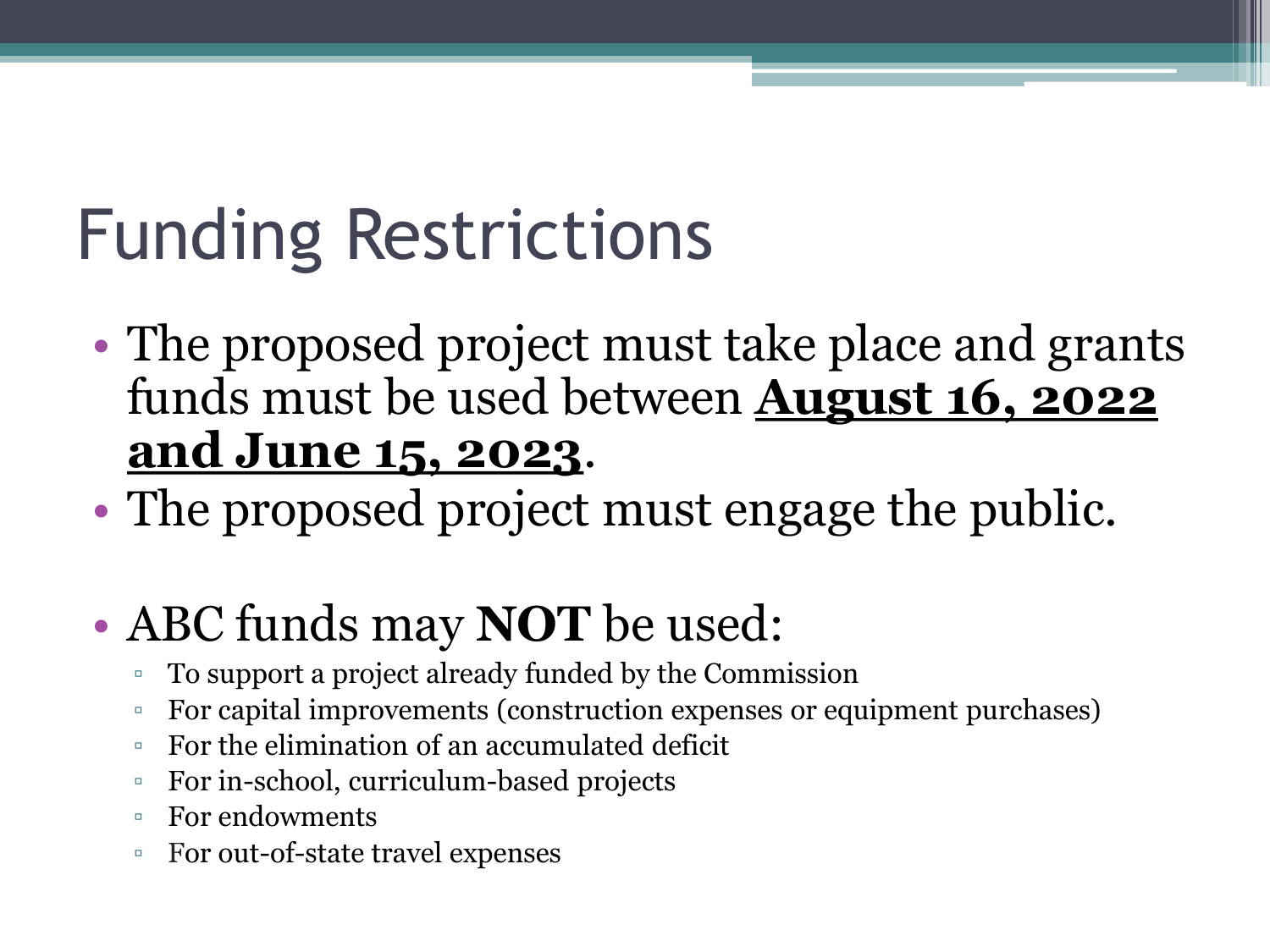# Funding Restrictions Continued

#### • Please note:

- All projects sponsored in part or entirely with ABC funds must be accessible to the general public
- Applications from colleges or universities or other institutions of higher education, whether public or private, must emphasize non-academic community involvement in the planning and implementation of the project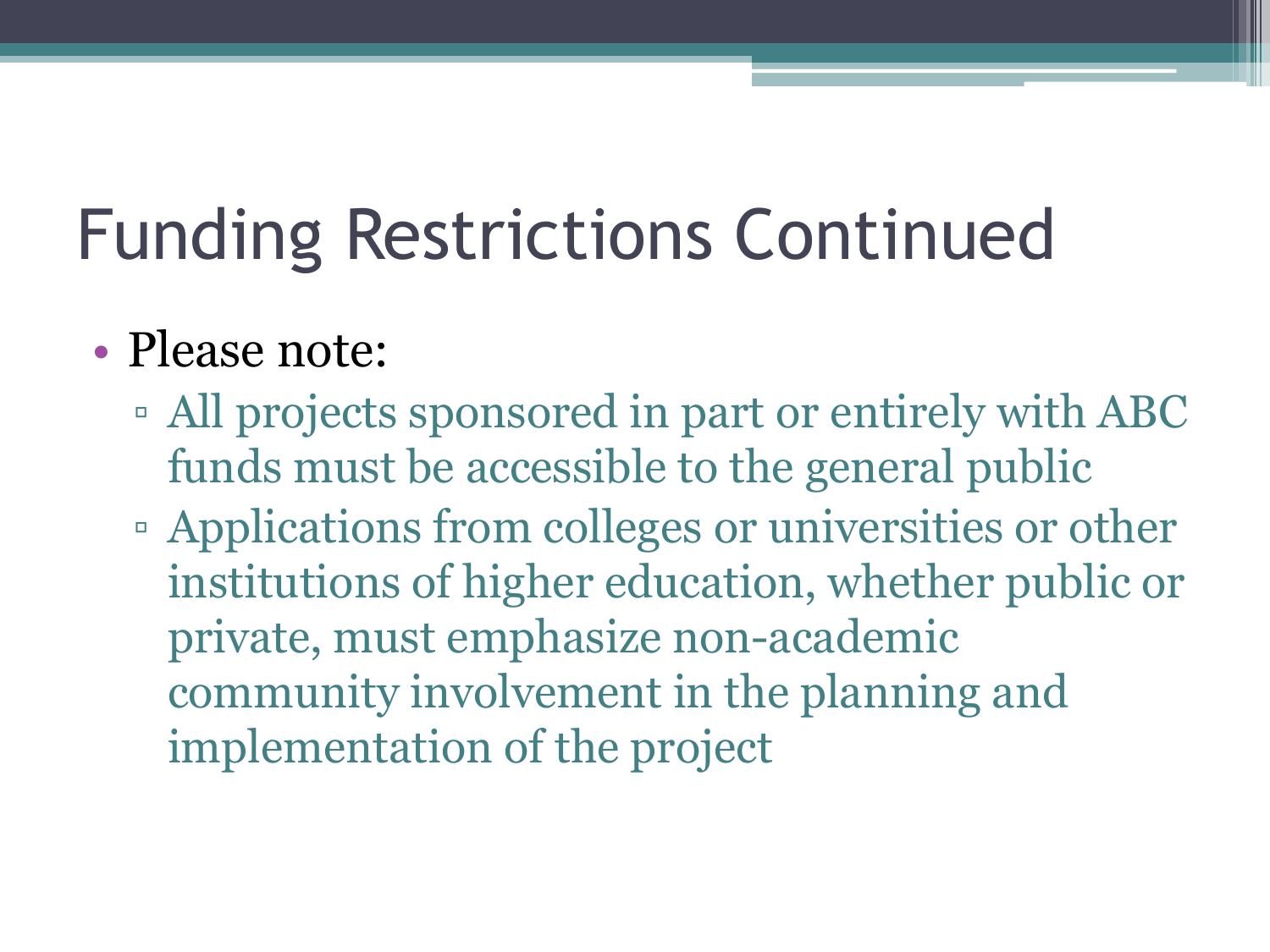## Arts Education Restriction

- ABC funds may **NOT** be used for **in-school, curriculum-based projects**. Projects may target youth as participants and can occur within school facilities outside of regular school hours. Projects must have a component that is open to public participation.
- *Arts education-based projects, should be submitted in one of the five Tennessee Arts Commission Arts Education grant categories:* 
	- **Community Learning**
	- **Arts Pathways for Youth Success (formerly Funds for At-Risk Youth)**
	- **Teacher Training**
	- **Student Ticket Subsidy**
	- **Arts Education Mini Grant**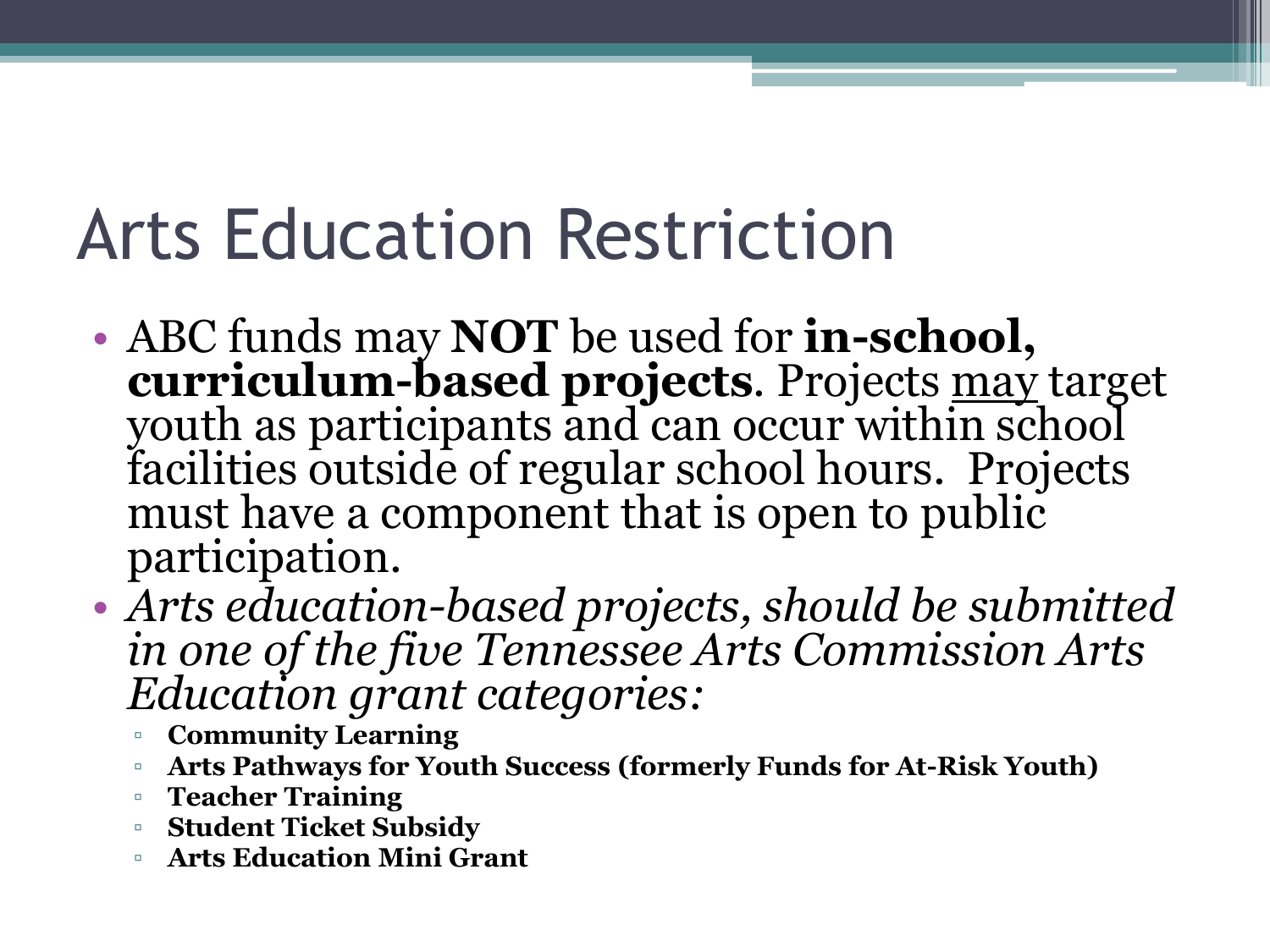## Activities

#### **Appropriate:**

- The majority of projects are requests for artist fees or outside fees for production, curation, and presentation of the arts.
- Other expenses may be
- covered as well, such as:
	- Supplies, Shipping, &
	- Equipment Rental
	- Salaries, Benefits & Taxes
	- Travel In State

#### **Inappropriate:**

- The following are examples of activities and expenditures **not**  fundable through ABC:
	- Private Fundraisers
	- Cash Awards
	- Capital Improvements
	- Food & Hospitality
	- Travel to and from other states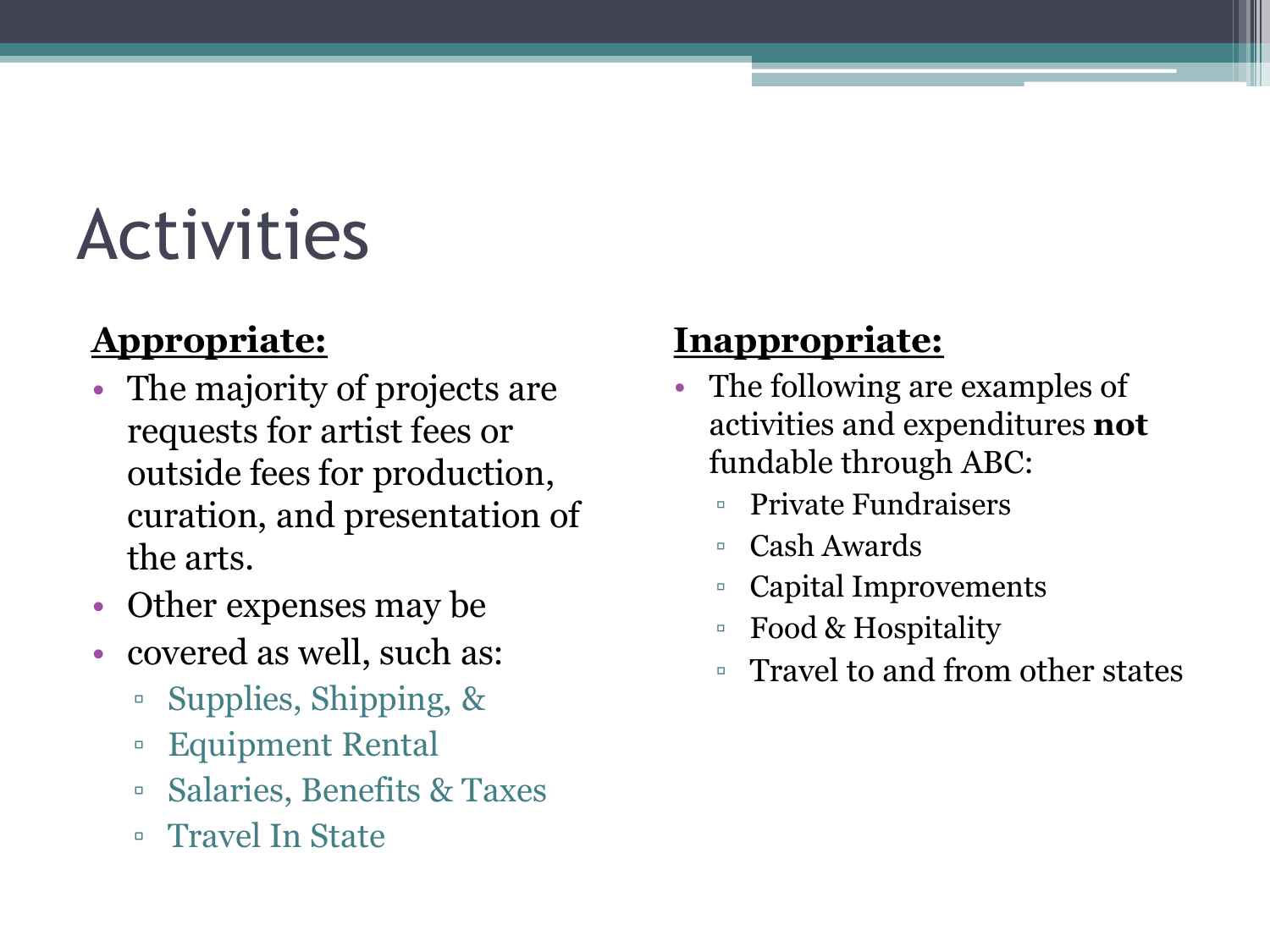### Accessibility

• All ABC sponsored programs, services and facilities are fully accessible to all Tennessee artists and citizens. Artists representing Tennessee's diverse artistic and cultural heritage are urged to apply and participate in programs and activities. No person on the ground of race, color, national origin, disability, age, religion or sex shall be excluded from participation in, or be denied benefits of, or otherwise be subject to discrimination of services, programs and employment provided by the Commission and its contracting agencies. If an individual believes he or she has been subjected to discrimination he/she should contact the Commission's Director of Arts Access, Kim Johnson, (615) 532-9797.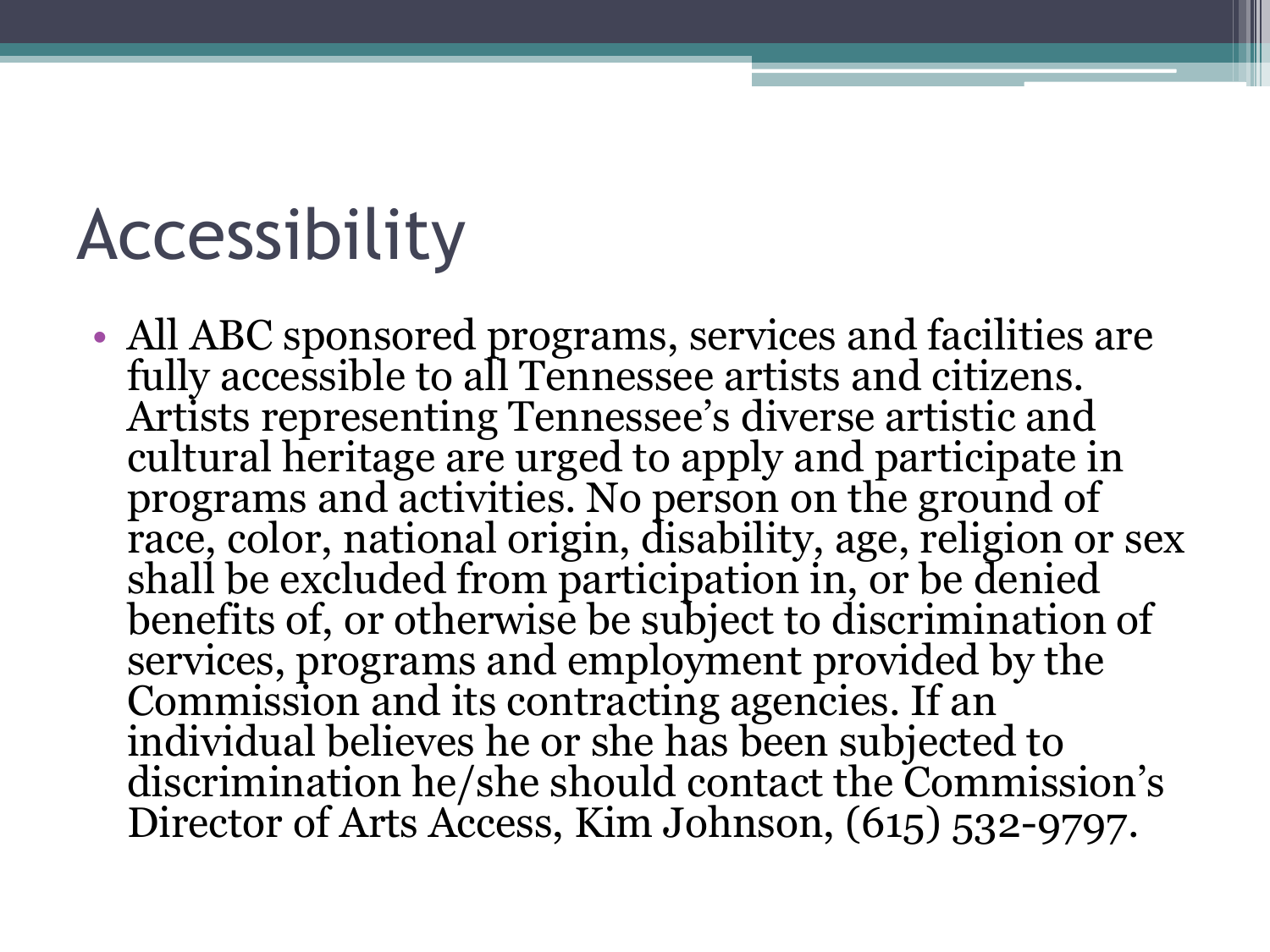# Application Submission

The ABC online application can be accessed beginning at 8:00 a.m. (CT) on April 1, 2019 at [https://tnarts.fluxx.io/user\\_sessions/new.](https://tnarts.fluxx.io/user_sessions/new)

The online grants system can also be accessed from [tnartscommission.org](http://tnartscommission.org/). Scroll over "Grants" in the main menu of the homepage and click on the "Apply Online" option to access the ABC application.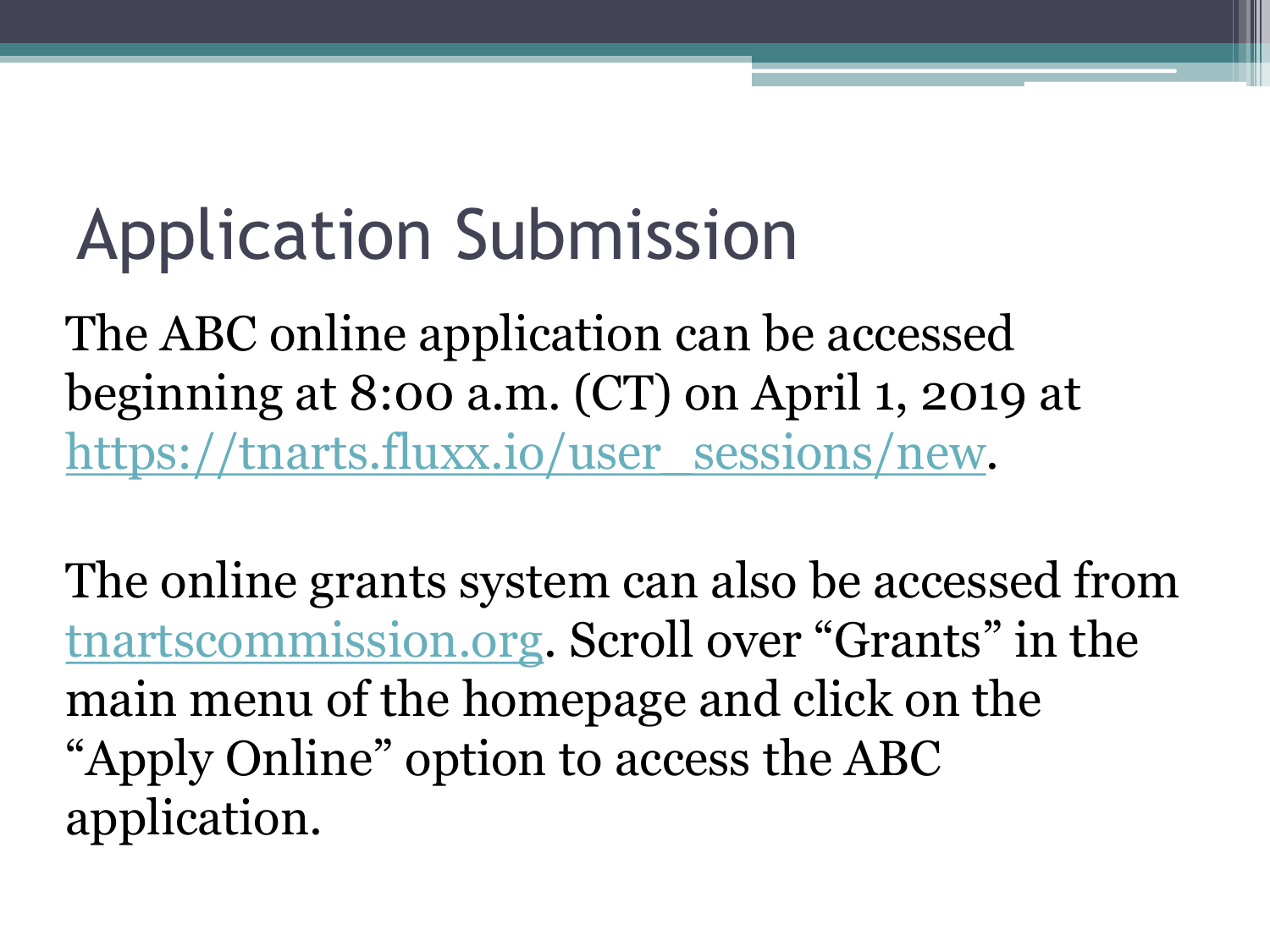# General Application Instructions

- Read all instructions carefully before completing any part of the application form.
- All questions must be answered. Supplying complete and accurate information is the responsibility of the applicant. Incomplete applications will likely receive low scores by a review panel if they are accepted at all.
- Clearly and briefly respond to the questions asked. Regardless of the number of characters used, your answers MUST fit into the space provided online. We recommend editing your answers for clarity and simplicity.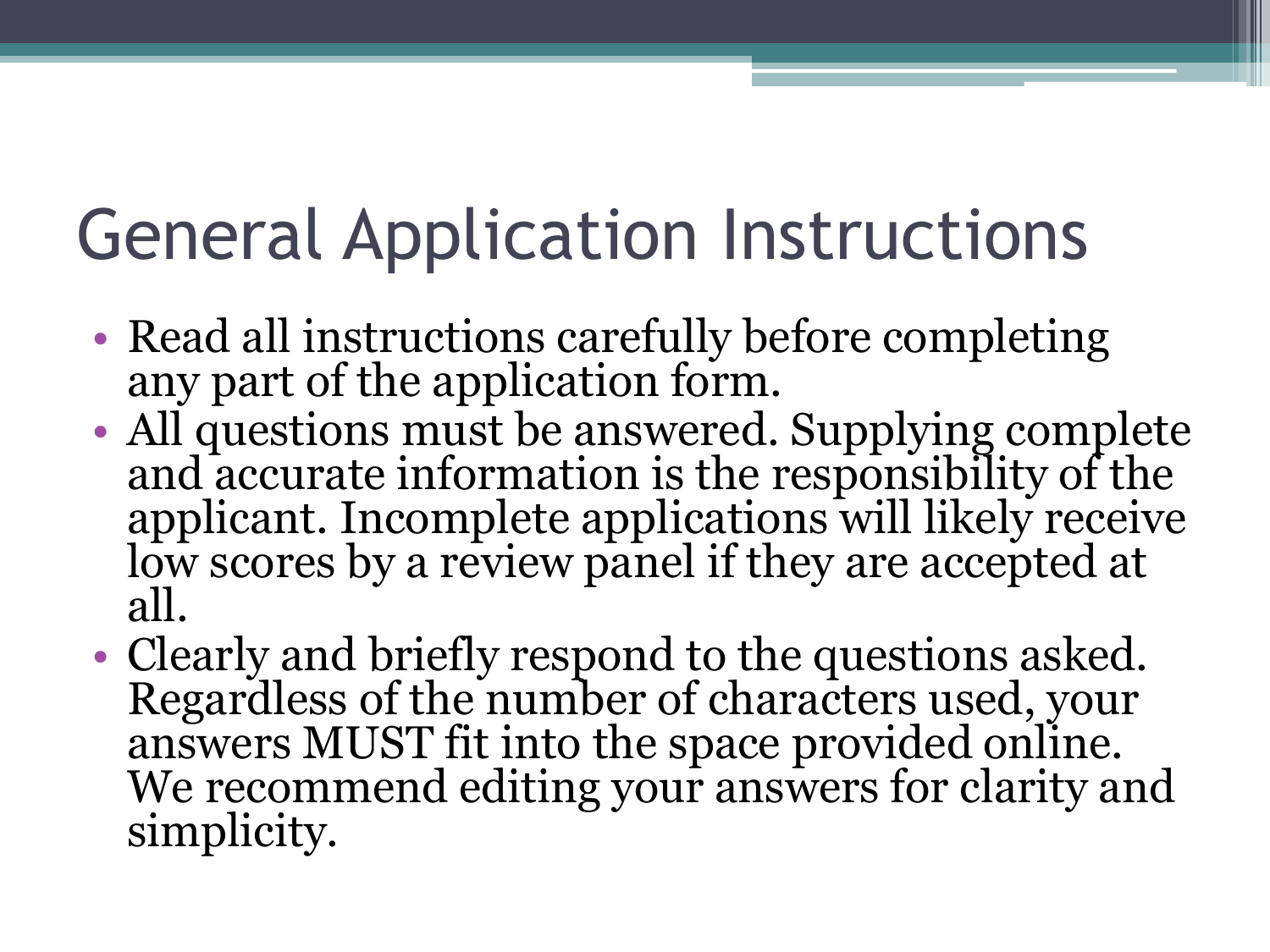## Deadline & How to Apply

- 1. If you are a new applicant to the Tennessee Arts Commission, register to use the Online Grants System. <u>You are</u> strongly advised to register well in advance to the application deadline. Anyone registering close to the deadline date can expect delays in the processing of their grant application.
- 2. Log in to the Online Grants System to complete your "Organization" profile and begin an application for an ABC grant.
- 3. Use the "Organizations" tab on the lefthand menu to ensure that the profile is complete and accurate. This information is as important as the application itself. Incomplete or erroneous data will impact your chances for funding. To edit the profile, click the "Edit" button at the top of the Organization screen.

4. Use the "People" tab on the left-hand menu to ensure that your "People" profile is complete and accurate. This information will also be used in the review of the application. To edit the profile, click the "Edit" button at the top of the screen.

5. When both your "Organization" and "People" profiles are complete and accurate, select the "Apply for Grants" tab again and choose the ABC grant application.

6. Complete all of the application fields.

7. Create and upload required attachments.

8. Submit by **Friday, July 1, 2022, by 11:59 p.m. (CST).**

NOTE: The forms in this portal do not auto-save. Always click the "Save" button before navigating away from the form you are editing to save your work.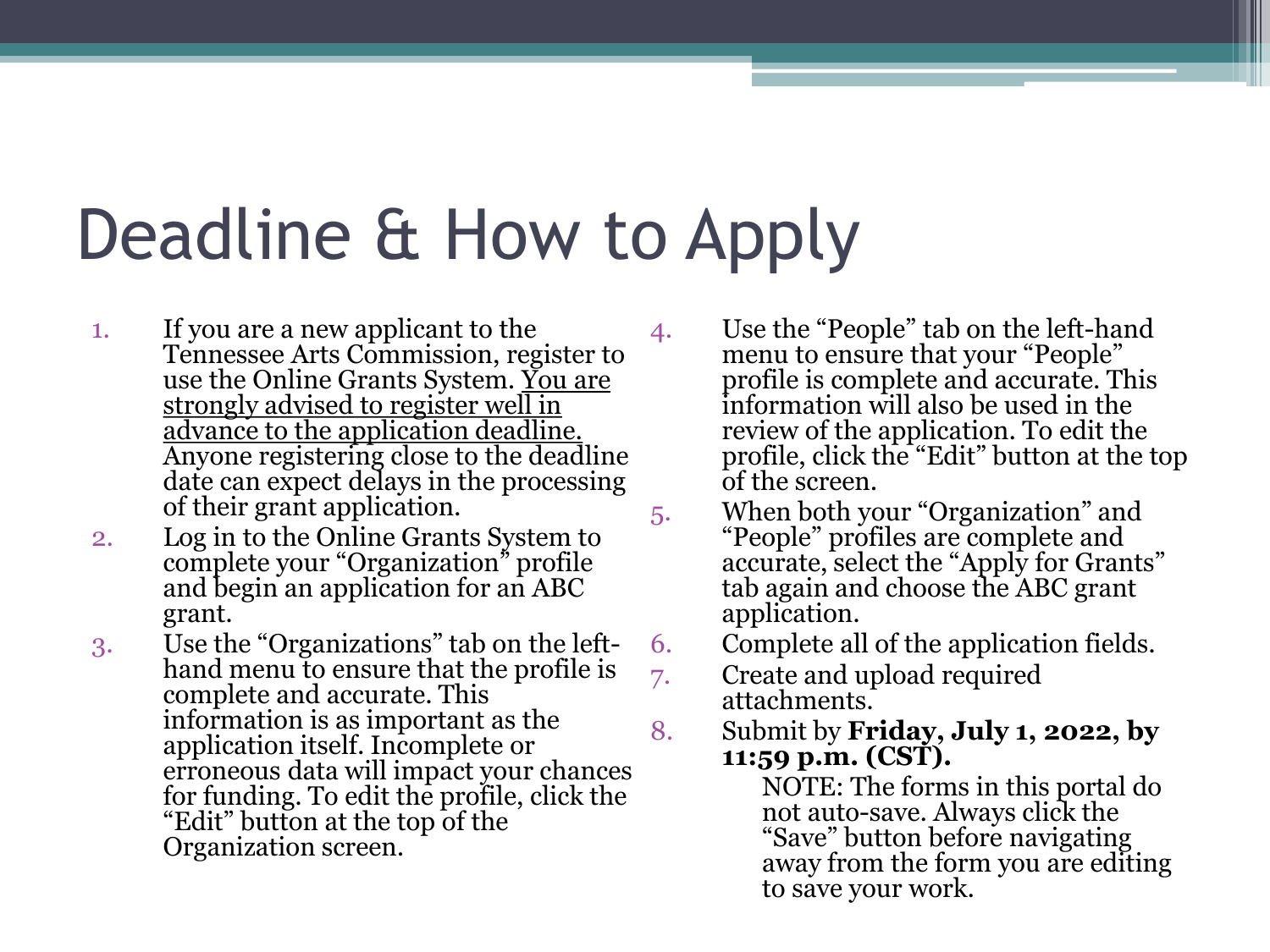## Notes about Online Application

- Beware—clicking the back navigation button on your web browser will exit you from the system and you will lose your work.
- Association or Connection to Multiple Organizations: If you are associated with more than one organization, the organization that you were originally associated with will pre-populate in the organization name field on any newly opened application. To change to another associated organization, simply delete the pre-populated name and type in the correct organization.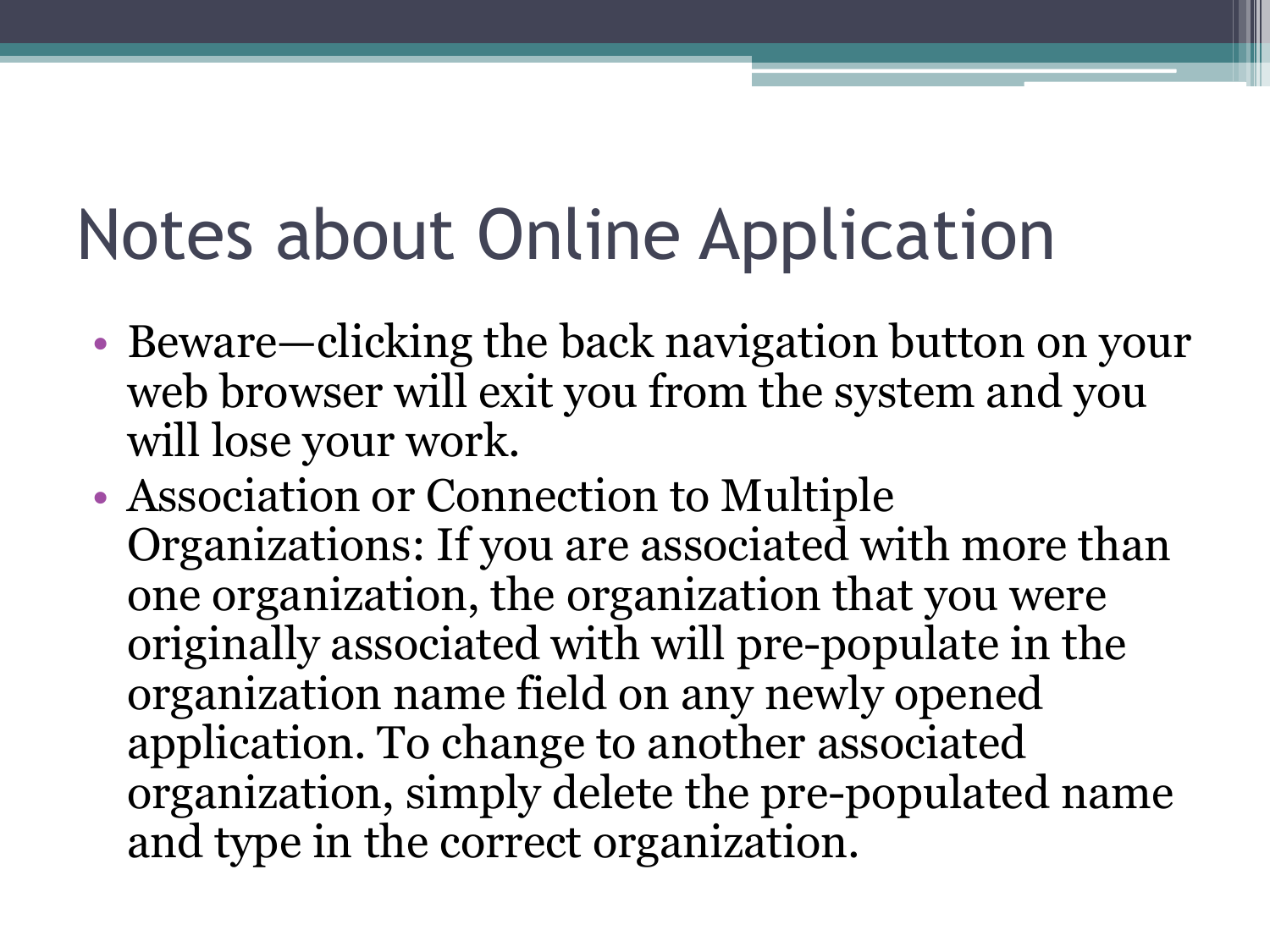# Required Support Material

#### • **For Non-Profit and Government Applicants:**

- **List of Board of Directors, Advisory Committee or Council members. The board list (at the time of application) must include the following:** 
	- Full Name
	- Email Address
	- Number of years on the board
	- $\cdot$  Length of term(s)
- **For Non-Profit Applicants Only:** 
	- *Public schools and entities of government do NOT need to submit this document.*
- *Corporation Annual Report* as filed annually with the Secretary of State's Office. In lieu of the report, you may also submit a copy of the email verification issued by the Secretary of State's office or a copy of the online verification sheet maintained by the Secretary of State's Office.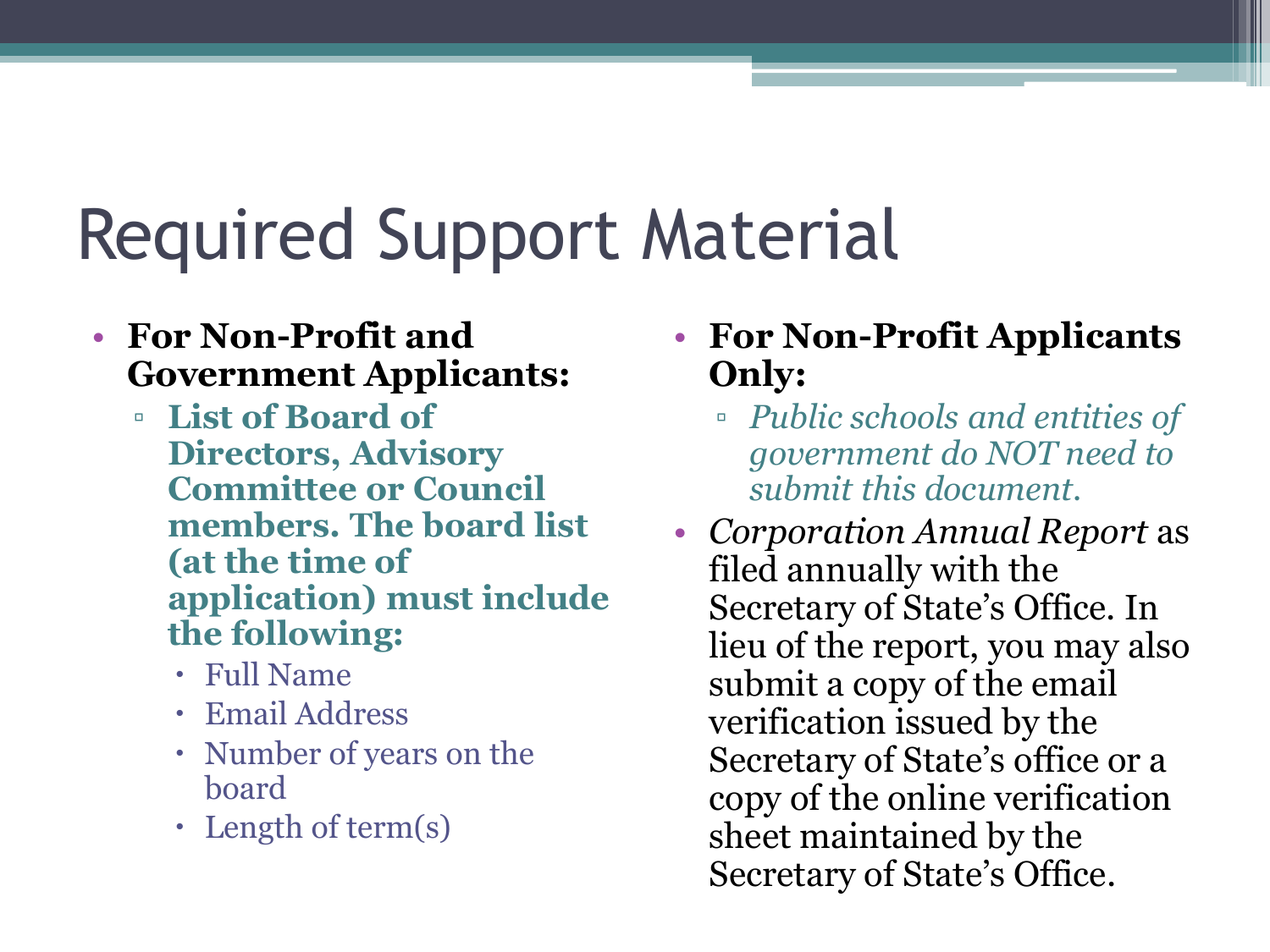# Optional Support Material

- Applicants may upload documents or supply a weblink to media for panels to review. The documents or link should be directly related to the application proposal.
- Support material will be viewed online by panelists prior to the applicant's scheduled review and will not be accepted by the Commission or designated agencies at the panel meeting.
- No support material may be supplied at the panel meeting.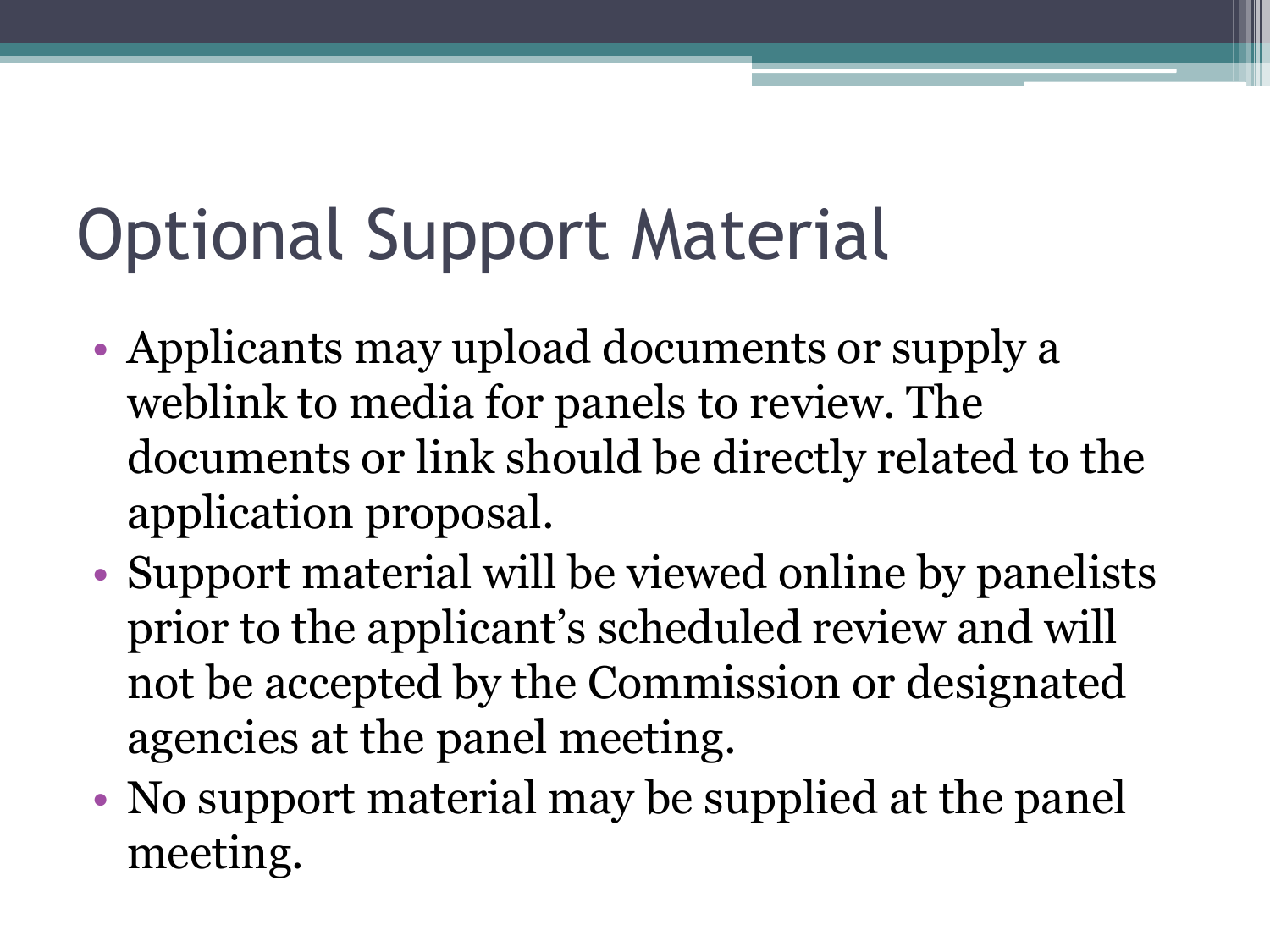#### **Fluxx System** https://tnarts.fluxx.io/user\_sessions/new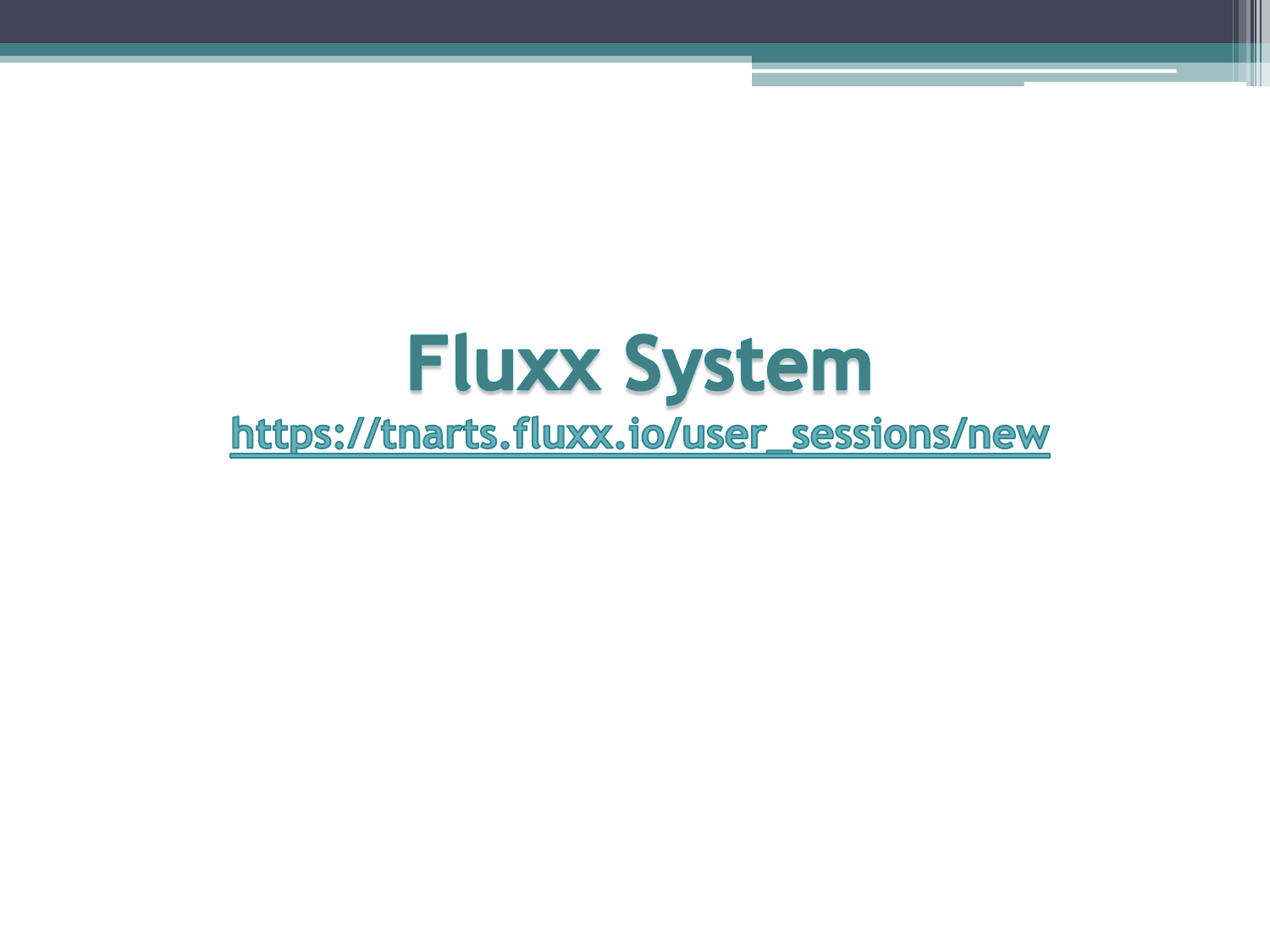

The system's landing page looks like this:

|                                     | Welcome to the Tennessee Arts Commission Portal                                                                                                                                                                                                   |
|-------------------------------------|---------------------------------------------------------------------------------------------------------------------------------------------------------------------------------------------------------------------------------------------------|
| Login Now:                          | <b>New Users</b>                                                                                                                                                                                                                                  |
| Username                            | Please click the "Register" button below to register<br>in our system.                                                                                                                                                                            |
| Password                            | <b>Current Users</b>                                                                                                                                                                                                                              |
| Sign in<br>Reset or create password | Log in to apply for funding opportunities, review<br>active grants, view past submissions, request funds<br>and submit final reports. If you have previously<br>logged into this system, enter your username and<br>password and click "Sign In." |
|                                     | Register                                                                                                                                                                                                                                          |

First, click on the "Register" button. On the next screen, use the drop down menu to apply as either an individual or as an organization. Then, hit "Submit Request":

| *** TENNESSEE ARTSCOMMISSION<br>Cultivate. Create. Participate.                                                   |  |
|-------------------------------------------------------------------------------------------------------------------|--|
| Welcome to the Tennessee Arts Commission Portal                                                                   |  |
| Are you applying as an individual, or on behalf of an organization?<br>÷<br>Bold fields are required to register. |  |
| <b>Submit Request</b><br>Cancel                                                                                   |  |
| <b>POWERED BY</b>                                                                                                 |  |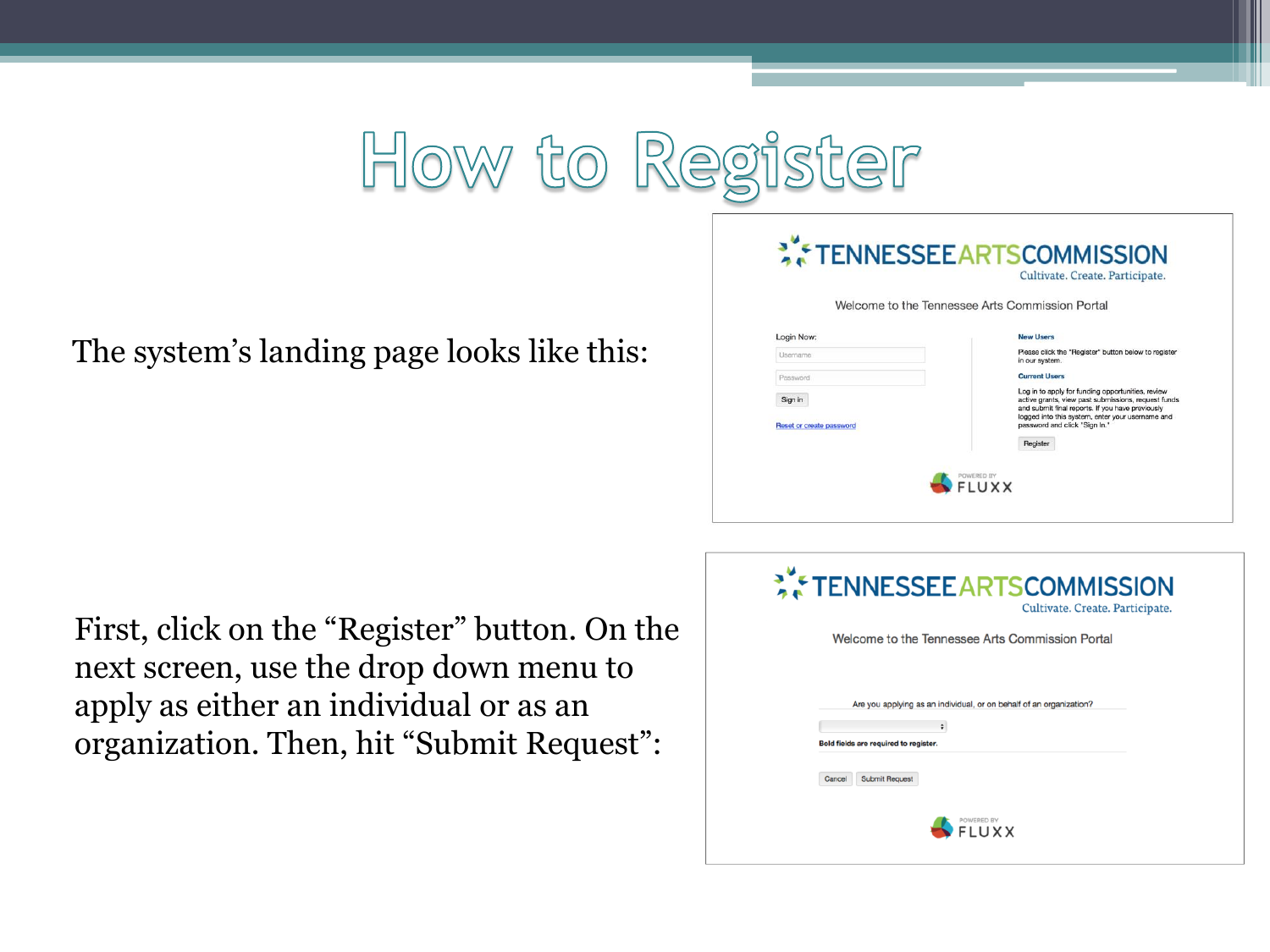The next screen is a form you need to complete. This will be the only time you will need to enter this information. Next year, you only have to update any information that has changed. The organization and individual forms look like these:

| <b>AX TENNESSEE ARTSCOMMISSION</b><br>Cultivate. Create. Participate.                                                                                                                                                                                                                                                                                      |
|------------------------------------------------------------------------------------------------------------------------------------------------------------------------------------------------------------------------------------------------------------------------------------------------------------------------------------------------------------|
| Welcome to the Tennessee Arts Commission Portal                                                                                                                                                                                                                                                                                                            |
|                                                                                                                                                                                                                                                                                                                                                            |
| Are you applying as an individual, or on behalf of an organization?                                                                                                                                                                                                                                                                                        |
| Individual<br>٠                                                                                                                                                                                                                                                                                                                                            |
| Bold fields are required to register.                                                                                                                                                                                                                                                                                                                      |
|                                                                                                                                                                                                                                                                                                                                                            |
| YOUR CONTACT INFORMATION                                                                                                                                                                                                                                                                                                                                   |
| Prefix                                                                                                                                                                                                                                                                                                                                                     |
|                                                                                                                                                                                                                                                                                                                                                            |
| Title                                                                                                                                                                                                                                                                                                                                                      |
| <b>First Name</b>                                                                                                                                                                                                                                                                                                                                          |
|                                                                                                                                                                                                                                                                                                                                                            |
| Middle Initial                                                                                                                                                                                                                                                                                                                                             |
|                                                                                                                                                                                                                                                                                                                                                            |
| <b>Last Name</b>                                                                                                                                                                                                                                                                                                                                           |
| Work Phone                                                                                                                                                                                                                                                                                                                                                 |
|                                                                                                                                                                                                                                                                                                                                                            |
| flormat: XXX-XXX-XXXXX                                                                                                                                                                                                                                                                                                                                     |
| <b>Work Phone Extension</b>                                                                                                                                                                                                                                                                                                                                |
| E-mail                                                                                                                                                                                                                                                                                                                                                     |
|                                                                                                                                                                                                                                                                                                                                                            |
| NOTE: The contact email will receive login and password credentials, not the organization's<br>email. Additional contacts may be connected to an organization with their own, individual login<br>and password credentials, individuals do not need to be connected to an organization, or may<br>be connected to multiple organizations within the system |
|                                                                                                                                                                                                                                                                                                                                                            |
| Cancel<br>Submit Request                                                                                                                                                                                                                                                                                                                                   |
|                                                                                                                                                                                                                                                                                                                                                            |
|                                                                                                                                                                                                                                                                                                                                                            |
| FLUXX                                                                                                                                                                                                                                                                                                                                                      |

|                                                         | Welcome to the Tennessee Arts Commission Portal                                                                                                                                                                                                                                                                                     |  |
|---------------------------------------------------------|-------------------------------------------------------------------------------------------------------------------------------------------------------------------------------------------------------------------------------------------------------------------------------------------------------------------------------------|--|
|                                                         |                                                                                                                                                                                                                                                                                                                                     |  |
|                                                         | Are you applying as an individual, or on behalf of an organization?                                                                                                                                                                                                                                                                 |  |
| Organization 0<br>Bold fields are required to register. |                                                                                                                                                                                                                                                                                                                                     |  |
| ORGANIZATION INFORMATION                                |                                                                                                                                                                                                                                                                                                                                     |  |
| <b>Organization Name</b>                                |                                                                                                                                                                                                                                                                                                                                     |  |
| <b>Street Address</b>                                   |                                                                                                                                                                                                                                                                                                                                     |  |
| County                                                  | ٠l                                                                                                                                                                                                                                                                                                                                  |  |
| City                                                    |                                                                                                                                                                                                                                                                                                                                     |  |
| Country                                                 |                                                                                                                                                                                                                                                                                                                                     |  |
| <b>United States</b><br>State:                          | ٠                                                                                                                                                                                                                                                                                                                                   |  |
| 9 Digit Postal Code (Zip)                               | ٠l                                                                                                                                                                                                                                                                                                                                  |  |
|                                                         | You MUST include your 9-digit zip code. If you do not know your 9-digit zip code, contact your<br>local post office or go to Lock Up a ZIP Code.                                                                                                                                                                                    |  |
| Organization Phone                                      |                                                                                                                                                                                                                                                                                                                                     |  |
| (format: XXX-XXX-XXXX)<br>EIN                           |                                                                                                                                                                                                                                                                                                                                     |  |
|                                                         |                                                                                                                                                                                                                                                                                                                                     |  |
| YOUR CONTACT INFORMATION                                |                                                                                                                                                                                                                                                                                                                                     |  |
| Prefix                                                  |                                                                                                                                                                                                                                                                                                                                     |  |
| Title                                                   |                                                                                                                                                                                                                                                                                                                                     |  |
| <b>First Name</b>                                       |                                                                                                                                                                                                                                                                                                                                     |  |
|                                                         |                                                                                                                                                                                                                                                                                                                                     |  |
| Middle Initial                                          |                                                                                                                                                                                                                                                                                                                                     |  |
| <b>Last Name</b>                                        |                                                                                                                                                                                                                                                                                                                                     |  |
| Work Phone                                              |                                                                                                                                                                                                                                                                                                                                     |  |
| (format: XXX-XXX-XXXX)<br>Work Phone Extension          |                                                                                                                                                                                                                                                                                                                                     |  |
|                                                         |                                                                                                                                                                                                                                                                                                                                     |  |
| E-mail                                                  |                                                                                                                                                                                                                                                                                                                                     |  |
|                                                         | NOTE: The contact email will receive login and password credentials, not the organization's<br>email. Additional contacts may be connected to an organization with their own, individual login<br>and password credentials. Individuals do not need to be connected to an organization, or may<br>be connected to multiple organiza |  |
| Cancel Submit Request                                   |                                                                                                                                                                                                                                                                                                                                     |  |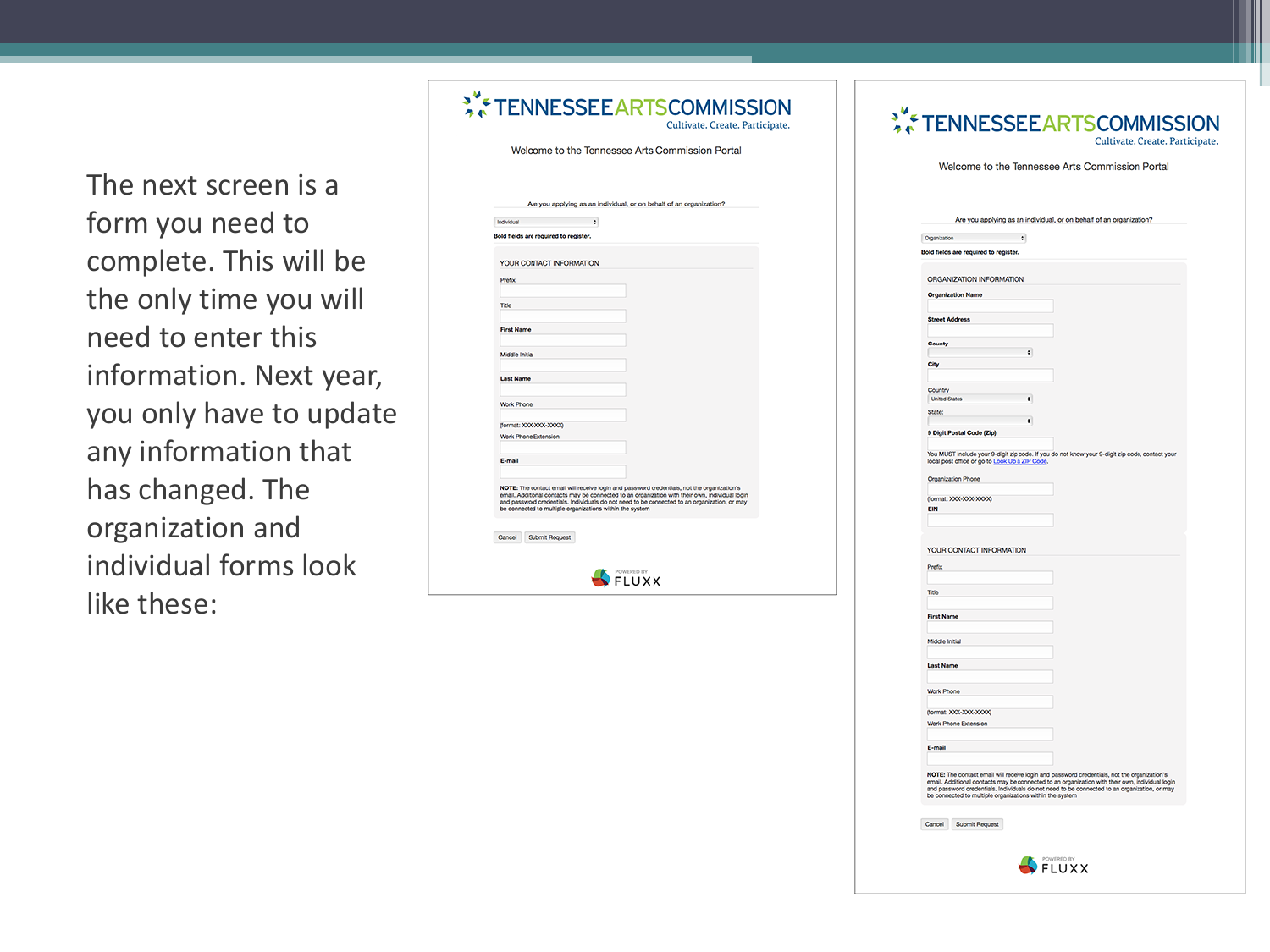When you have completed the appropriate form, click on "Submit Request." The next screen will be a confirmation of your registration. Now you can sit back and wait for an email from Lee Baird.

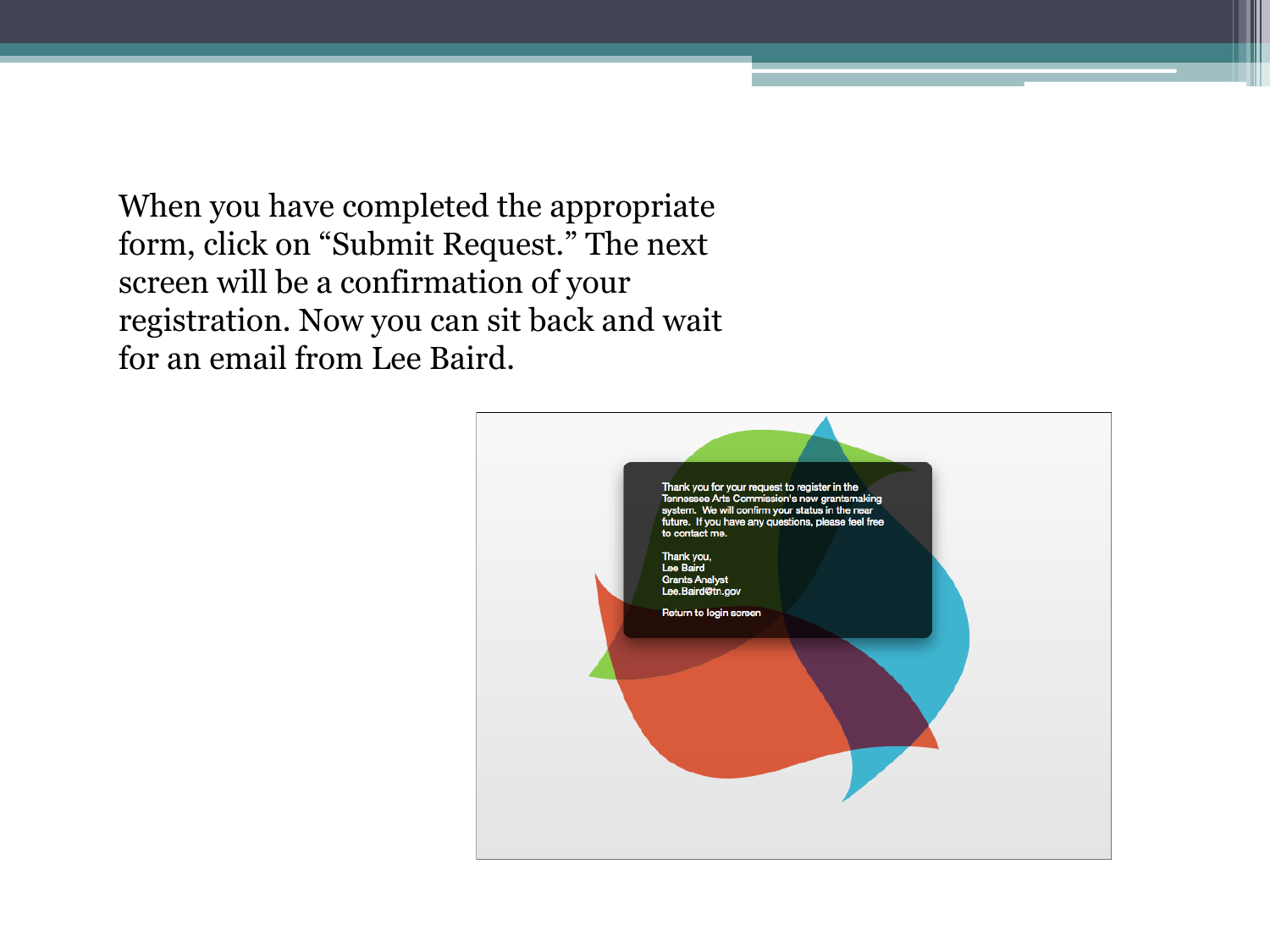# How to Apply

After submitting your registration, you will receive an email from Lee Baird, TAC's Grants Analyst, that will contain your username and password. You can use your username and password to then log into the system.

|                          | Welcome to the Tennessee Arts Commission Portal                                                         |
|--------------------------|---------------------------------------------------------------------------------------------------------|
|                          |                                                                                                         |
| Login Now:               | <b>New Users</b>                                                                                        |
| Username                 | Please click the "Register" button below to register<br>in our system.                                  |
| Password                 | <b>Current Users</b>                                                                                    |
|                          | Log in to apply for funding opportunities, review                                                       |
|                          | and submit final reports. If you have previously                                                        |
| Reset or create password | password and click "Sign In."                                                                           |
|                          | Register                                                                                                |
| Sign in                  | active grants, view past submissions, request funds<br>logged into this system, enter your username and |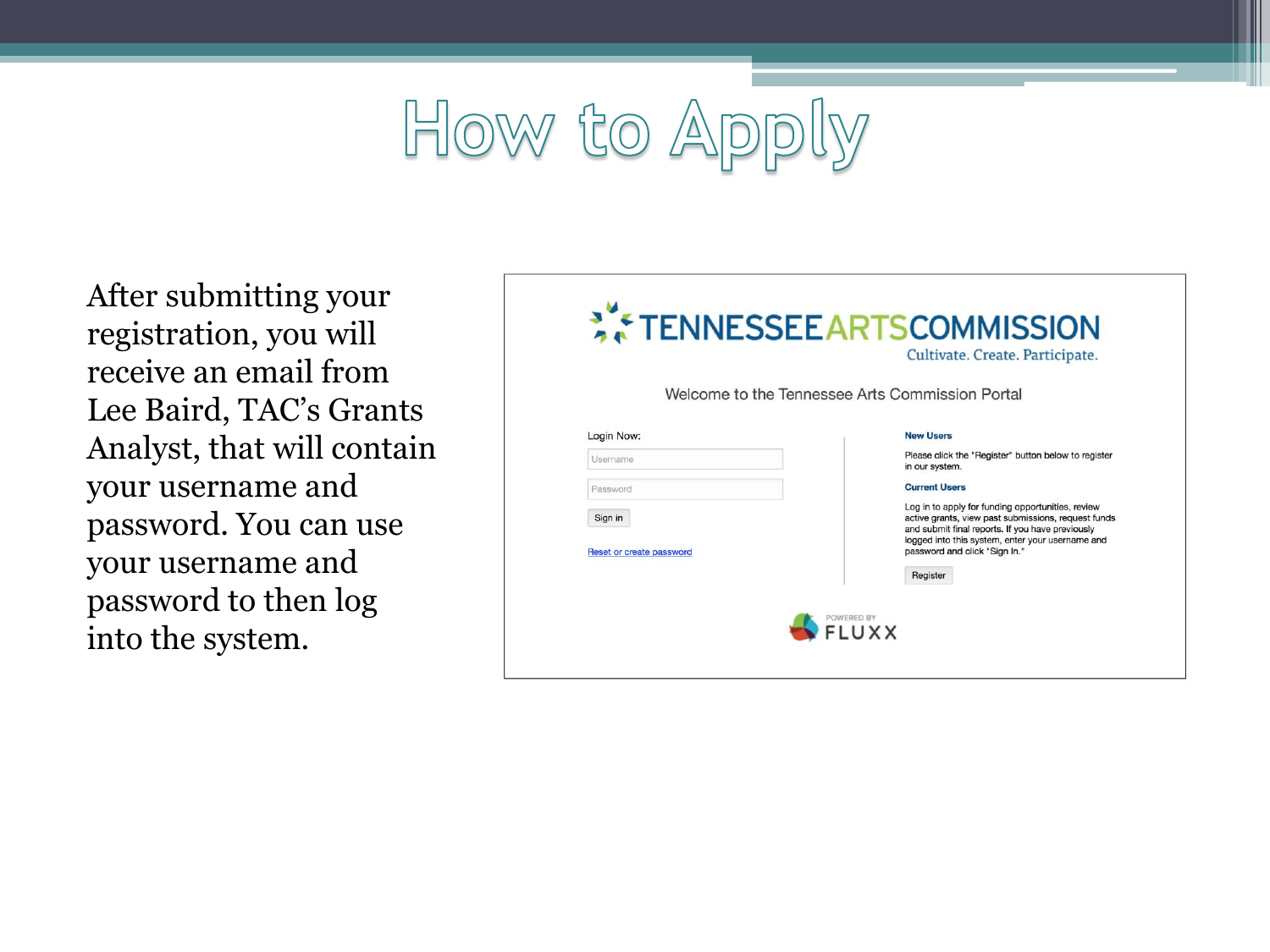# Unique Entity ID

- In April 2022, the federal government will transition away from the use of the DUNS and toward the new Unique Entity ID as the primary means of entity identification for federal awards government-wide.
- While not required to submit an application, the UEI will be required prior to receiving a grant award.
- To register your organization or get a Unique Entity ID, go to the SAM website SAM.gov | Entity Registrations and click on the green Get Started button on the right side of the page.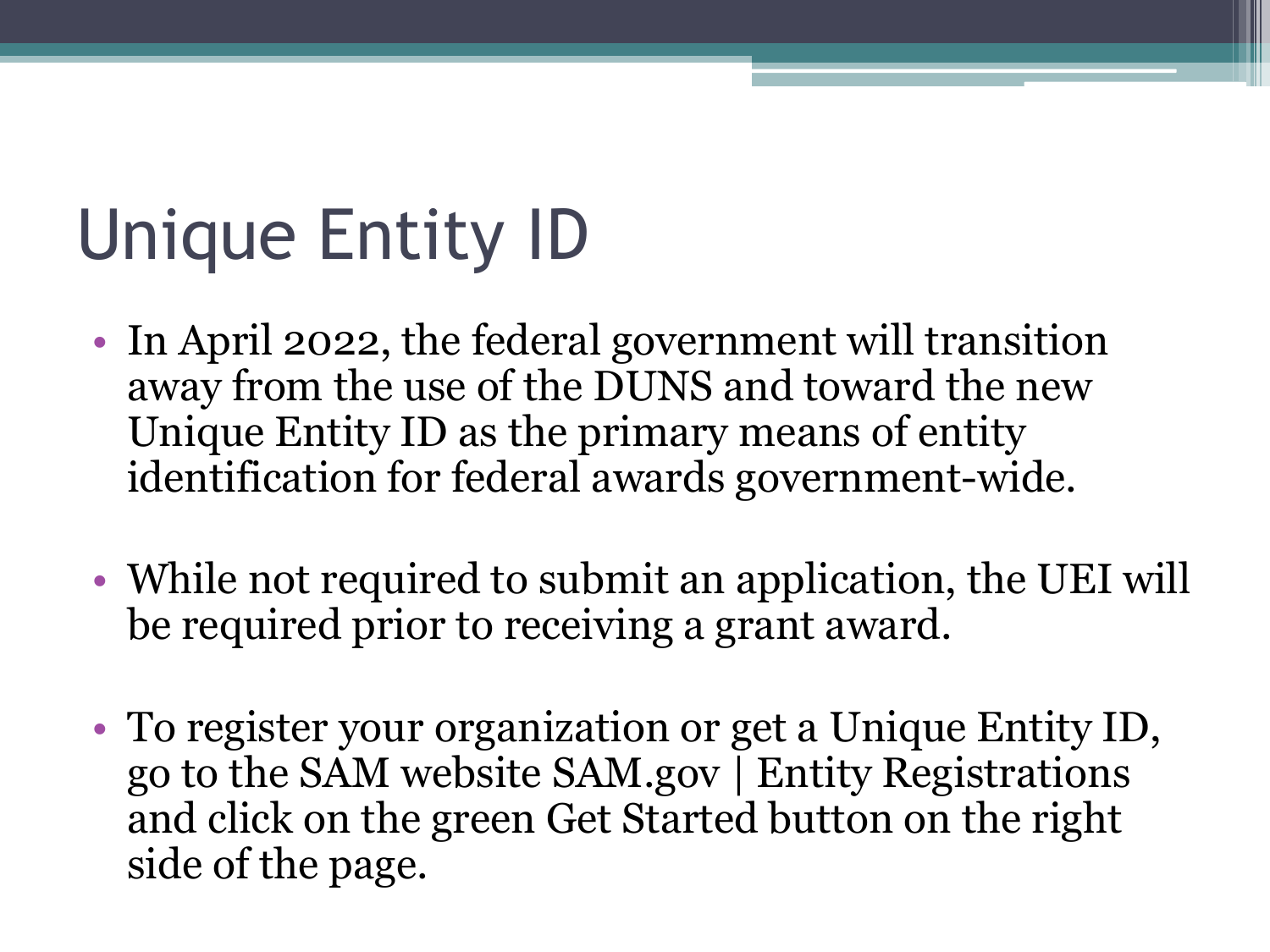## Grant Panel Review Process

• An application to ABC goes through a local review process. Notification of your panel review date and time will be made within approximately 21 days from the application deadline. An advisory panel of at least five (5) members reviews these applications. Four or more members are selected from the arts community represented by your designated agency. One panel member will be either a Commission member or staff person. While not required, your attendance at the panel review meeting is strongly encouraged.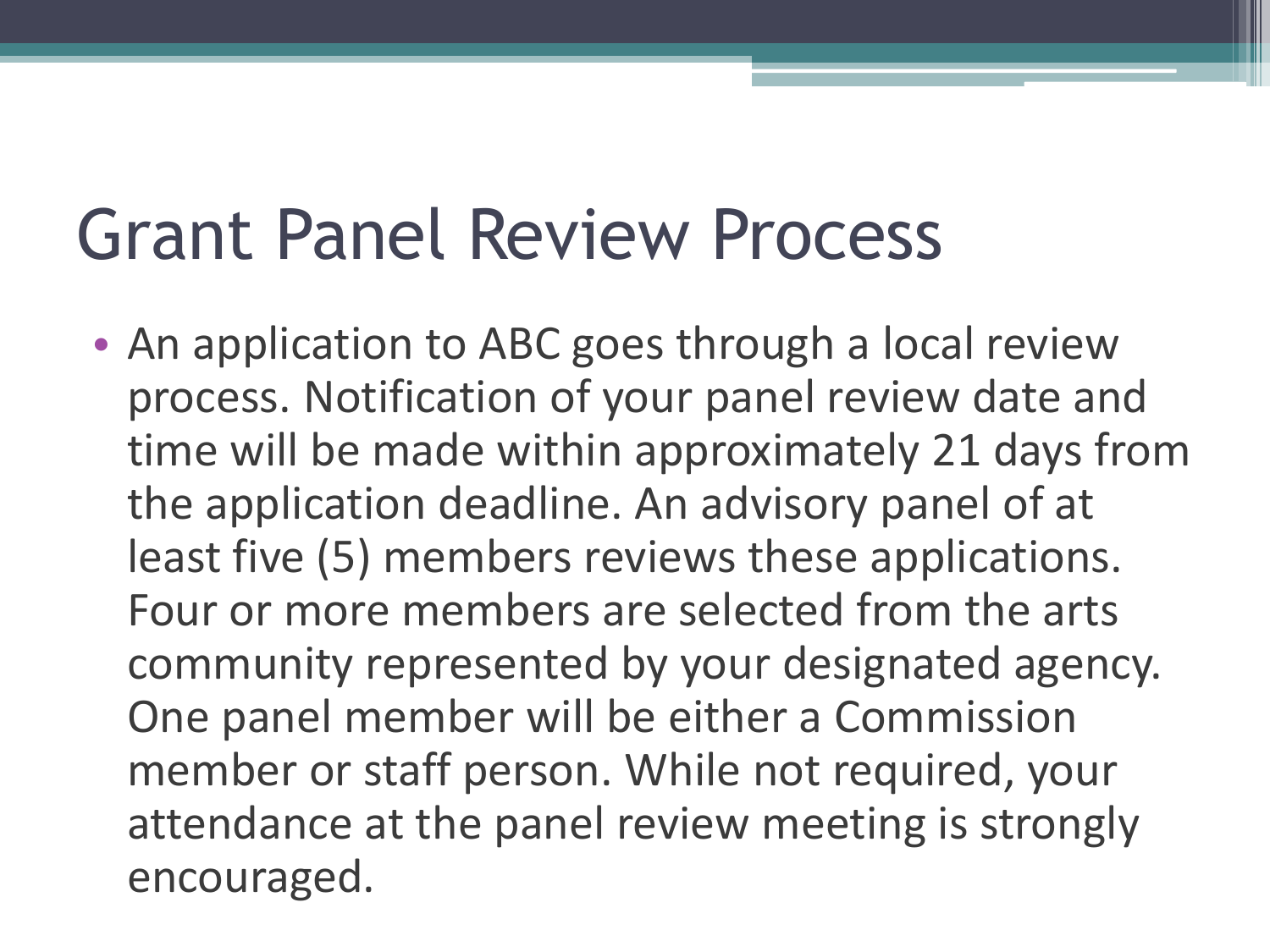#### Evaluation Criteria – Based on 100 Point Scale

- Artistic/Cultural Merit (35 points)
- Community Engagement and Participation (35 points)
- Budget and Financial Support (20 points)
- Operational Practice (10 points)
- You can access the Scoring Rubric on the TN Arts Commission ABC Grant for further detail.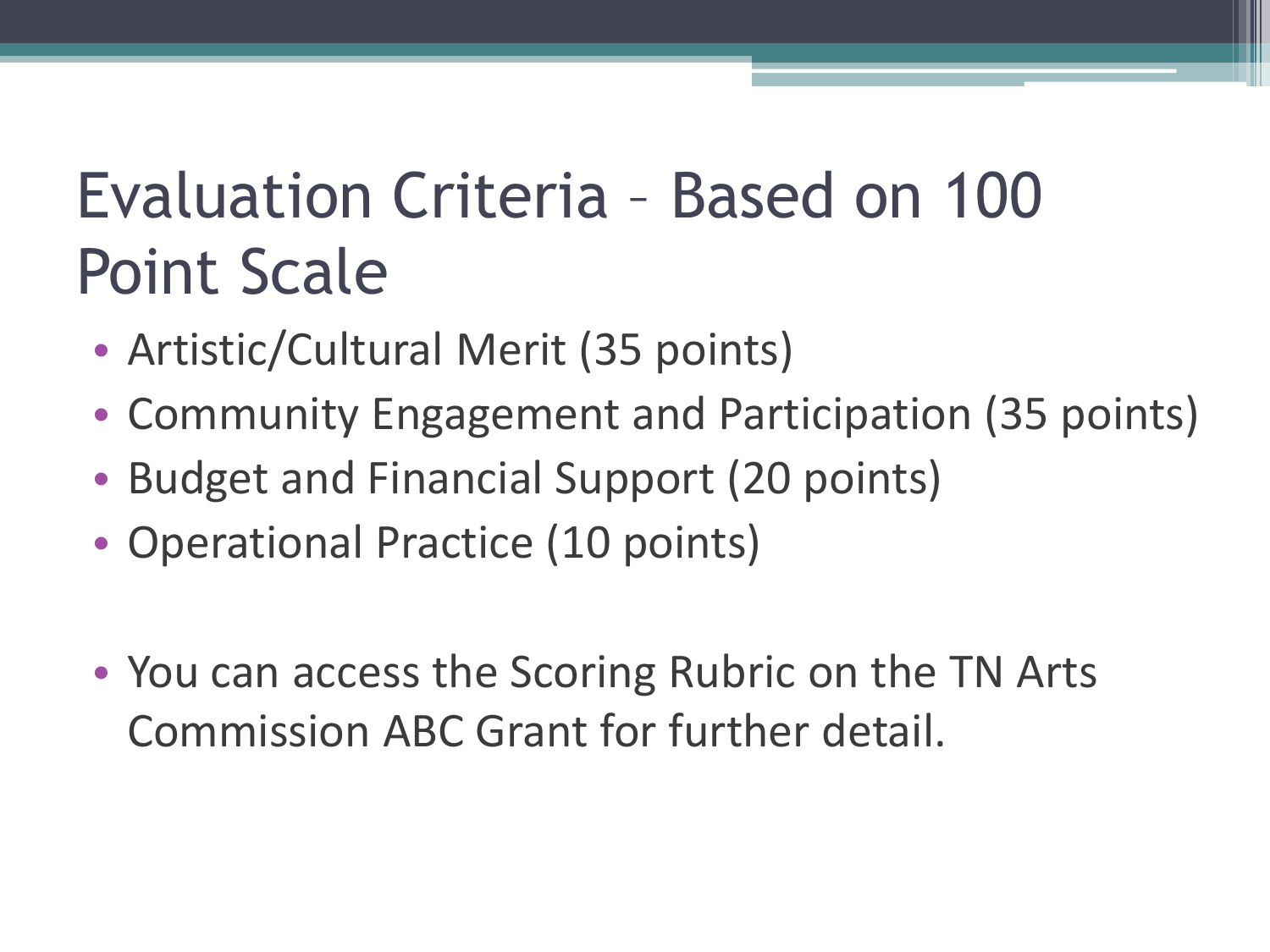# **Grantee Training & Compliance:**

- Title VI training is required on an <u>annual basis</u> by the staff of grantee organizations and is done through online video training modules in the FLUXX system & submitting the Title VI certification form.
- ABC Grants must submit Title VI training and certification in the online grants system by October 1, 2022.
- **IMPORTANT**: No payments can be made until a FY20 Title VI form is submitted and approved! Failure to complete Title VI training may result in the cancellation of the grant and/or jeopardize future funding.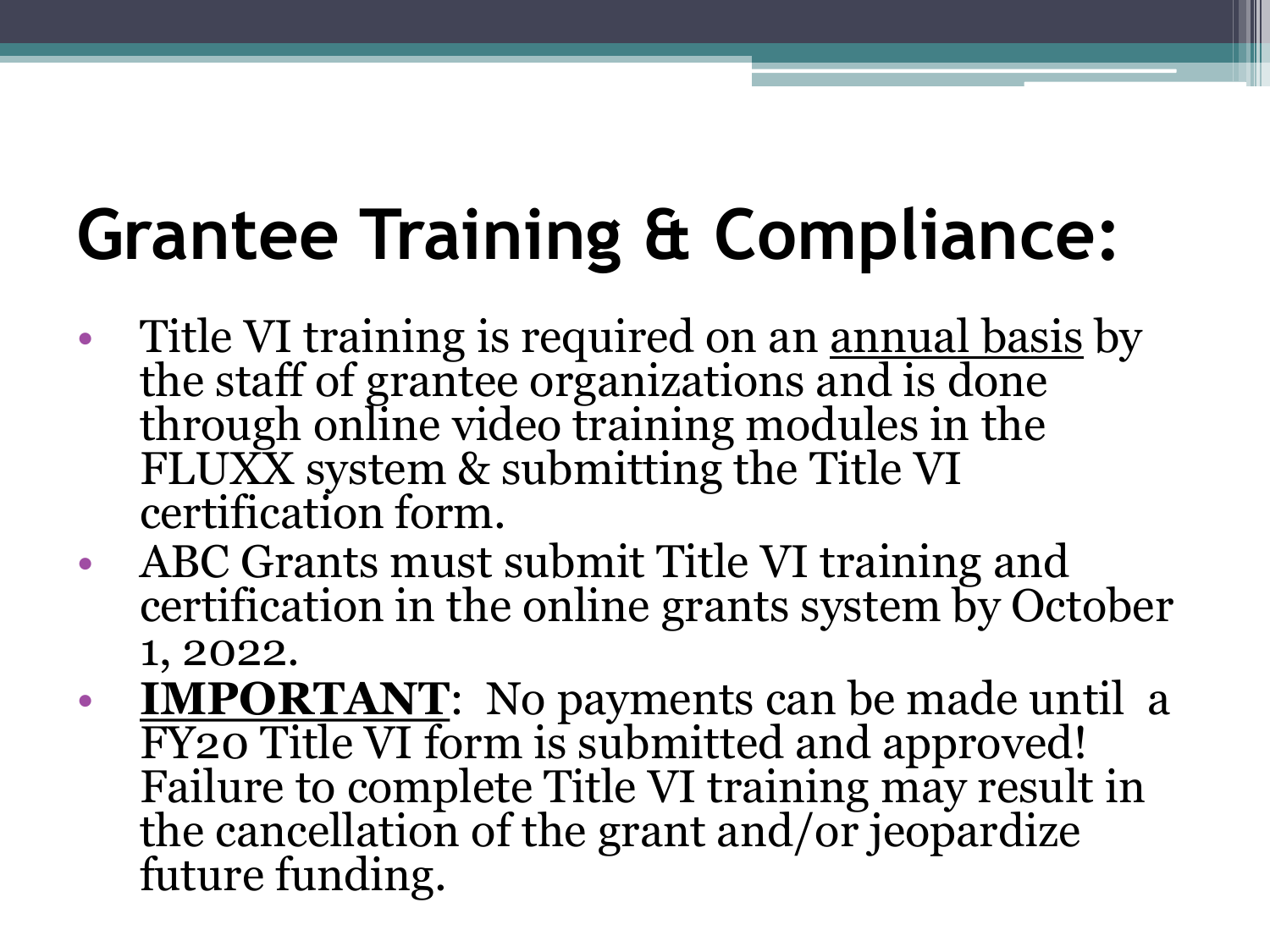# Who Should be Trained for Title VI?

- All paid staff involved with the grant of the organization are to be trained and this information is to be reported on the Title VI Training and Certification form. Please coordinate within your organization and submit only one form listing each staff person who has completed training. Do NOT submit multiple Title VI forms for each staff person who completes training. If there are new staff members who need to receive training during the year, please contact the Title VI Coordinator for inclusion on your form.
- Though not mandated, it is strongly encouraged that Board members, front line volunteers, and contractors who work with the public, also receive training.
- Even if your organization receives Title VI certification through another state agency or entity, each organization must still submit a TN Arts Title VI form in the Commission online grants system.
- Individual artists and/or individuals do not submit a Title VI certification.
- K-12 public schools and public-school teachers' Title VI certification will be checked through the Tennessee Department of Education (TDOE). If the school district has not received certification through TDOE, Title VI training through the Commission's online system will be required.
- In very large institutions like colleges or universities where a department or area is the grantee, please call the Title VI Coordinator for more information.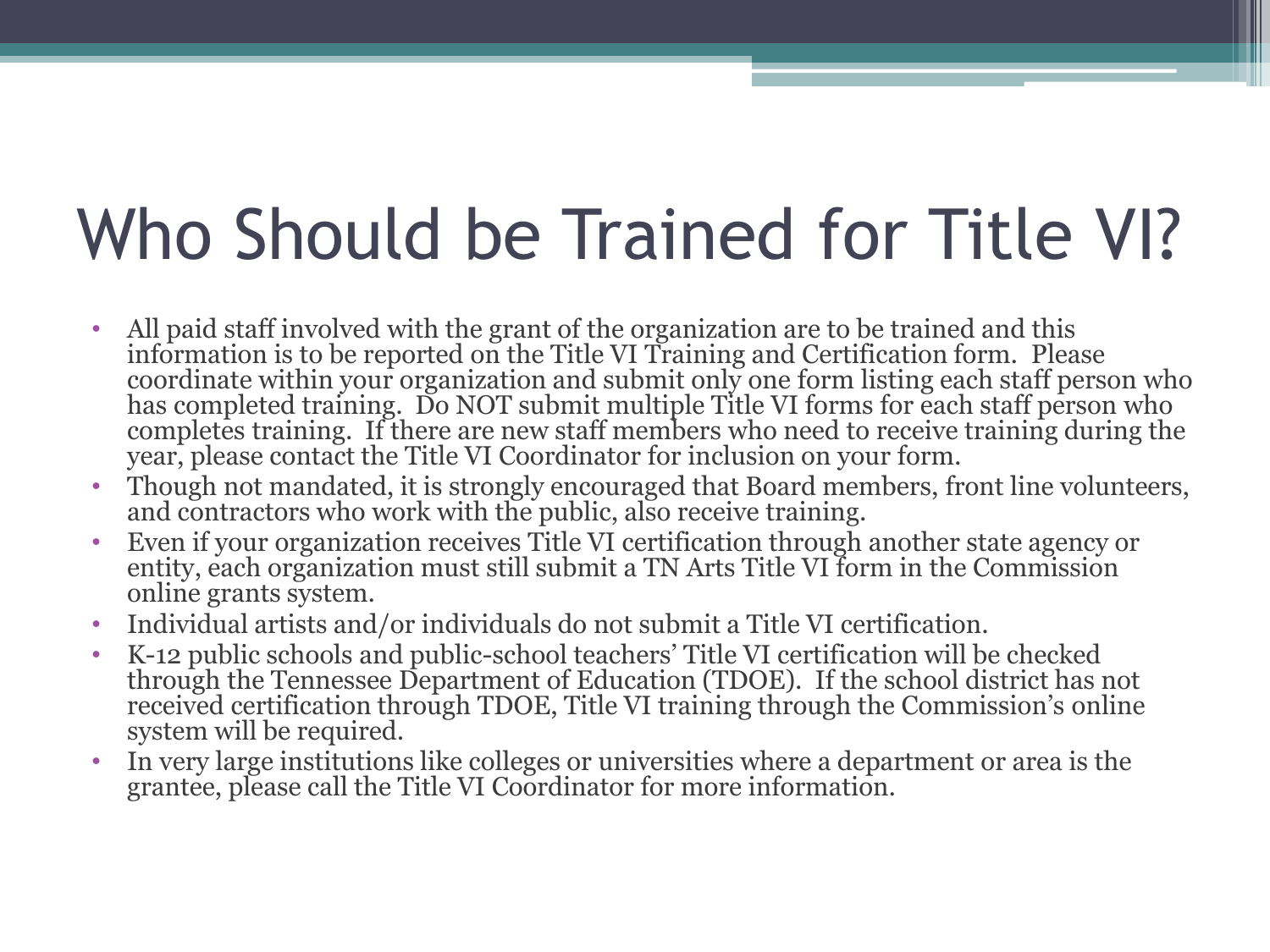# Title VI

• Based on the Civil Rights Act of 1964, Title VI is the federal law that prohibits discrimination based on a person's **race**, **color**, or **national origin**. The Tennessee Arts Commission and its grantees are subject to compliance with this and other applicable federal laws.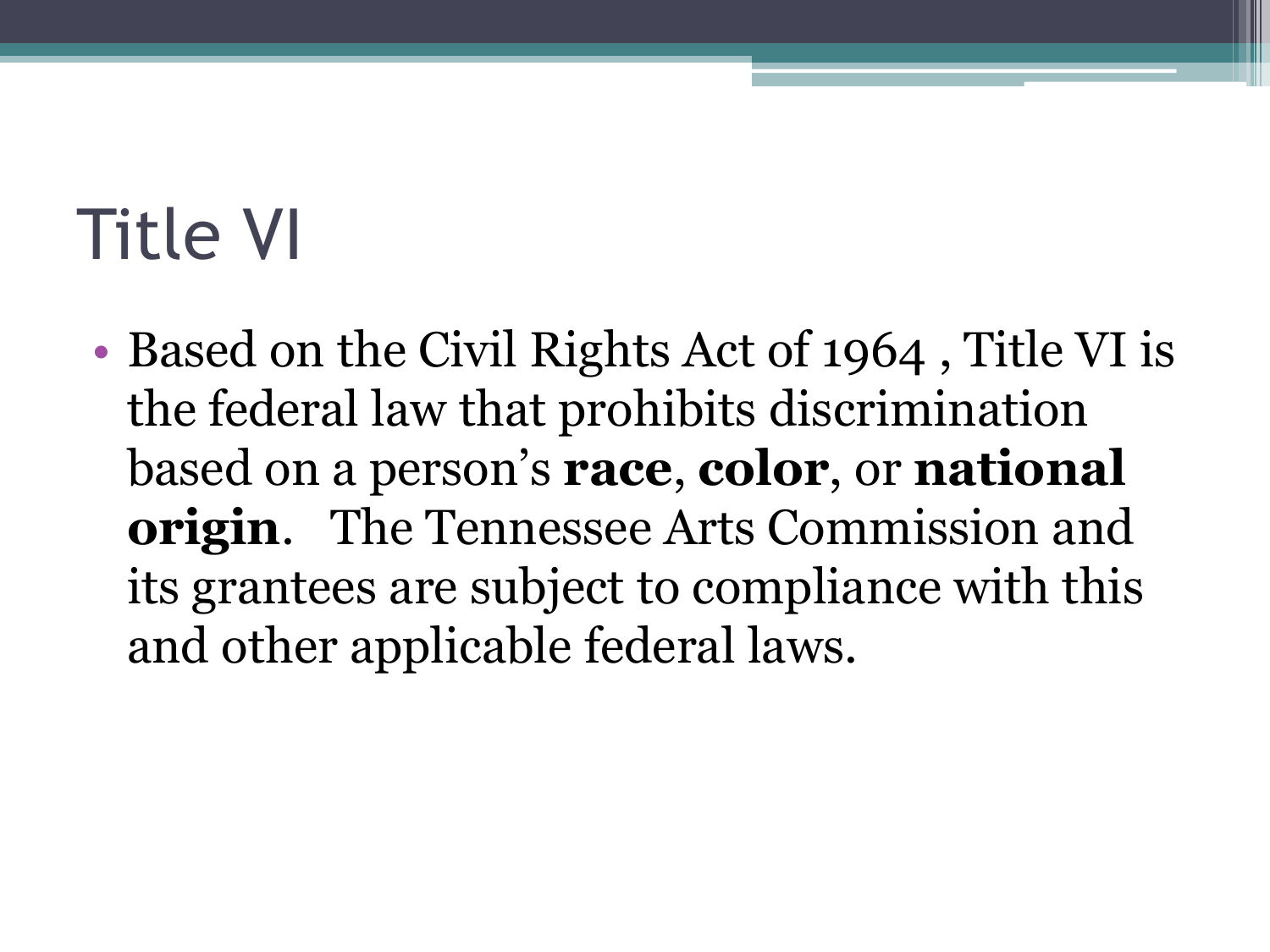# FY 2023 Changes

#### • **Updated Itemized Expenditures Form**

▫ **It is a new excel based form-located in the documents library.** 

| 14              | Choose from the drop down menu                                                |       |                          | Format MO/DA/YEAR | Format \$X, XXX.XX |                      |
|-----------------|-------------------------------------------------------------------------------|-------|--------------------------|-------------------|--------------------|----------------------|
| 15              | <b>Annual Grant Category/Purpose</b>                                          | Payee | <b>Check or Voucher#</b> | Date              | <b>Amount</b>      | <b>NEA ARP Funds</b> |
| 16              | $\overline{\mathbf{v}}$                                                       |       |                          |                   |                    | $\Box$ Check         |
| 17              | <b>Salaries Benefits &amp; Taxes</b>                                          |       |                          |                   |                    | $\Box$ Check         |
| 18              | Contract - Professional Fee Grant & Award<br>Supplies Telephone Occupancy etc |       |                          |                   |                    | $\Box$ Check         |
|                 | 19 Insurance                                                                  |       |                          |                   |                    | $\Box$ Check         |
| 20              | <b>Travel Conferences &amp; Meetings</b><br><b>Other Non-Personnel</b>        |       |                          |                   |                    | $\Box$ Check         |
| 21              | <b>Capital Expenditures</b>                                                   |       |                          |                   |                    | $\Box$ Check         |
|                 |                                                                               |       |                          |                   |                    | $\Box$ Check         |
| $\overline{22}$ |                                                                               |       |                          |                   |                    | $\Box$ Check         |
| 23              |                                                                               |       |                          |                   |                    |                      |
| 24              |                                                                               |       |                          |                   |                    | $\Box$ Check         |
| <b>25</b>       |                                                                               |       |                          |                   |                    | $\Box$ Check         |
| 26              |                                                                               |       |                          |                   |                    | $\Box$ Check         |
| 27              |                                                                               |       |                          |                   |                    | $\Box$ Check         |
| 28              |                                                                               |       |                          |                   |                    | $\Box$ Check         |
| 29              |                                                                               |       |                          |                   |                    | $\Box$ Check         |
| 30              |                                                                               |       |                          |                   |                    | $\Box$ Check         |
| 31              |                                                                               |       |                          |                   |                    | $\Box$ Check         |
| 32              |                                                                               |       |                          |                   |                    | $\Box$ Check         |
| 33              |                                                                               |       |                          |                   |                    | $\Box$ Check         |
| 2A              |                                                                               |       |                          |                   |                    | $\Box$ Check         |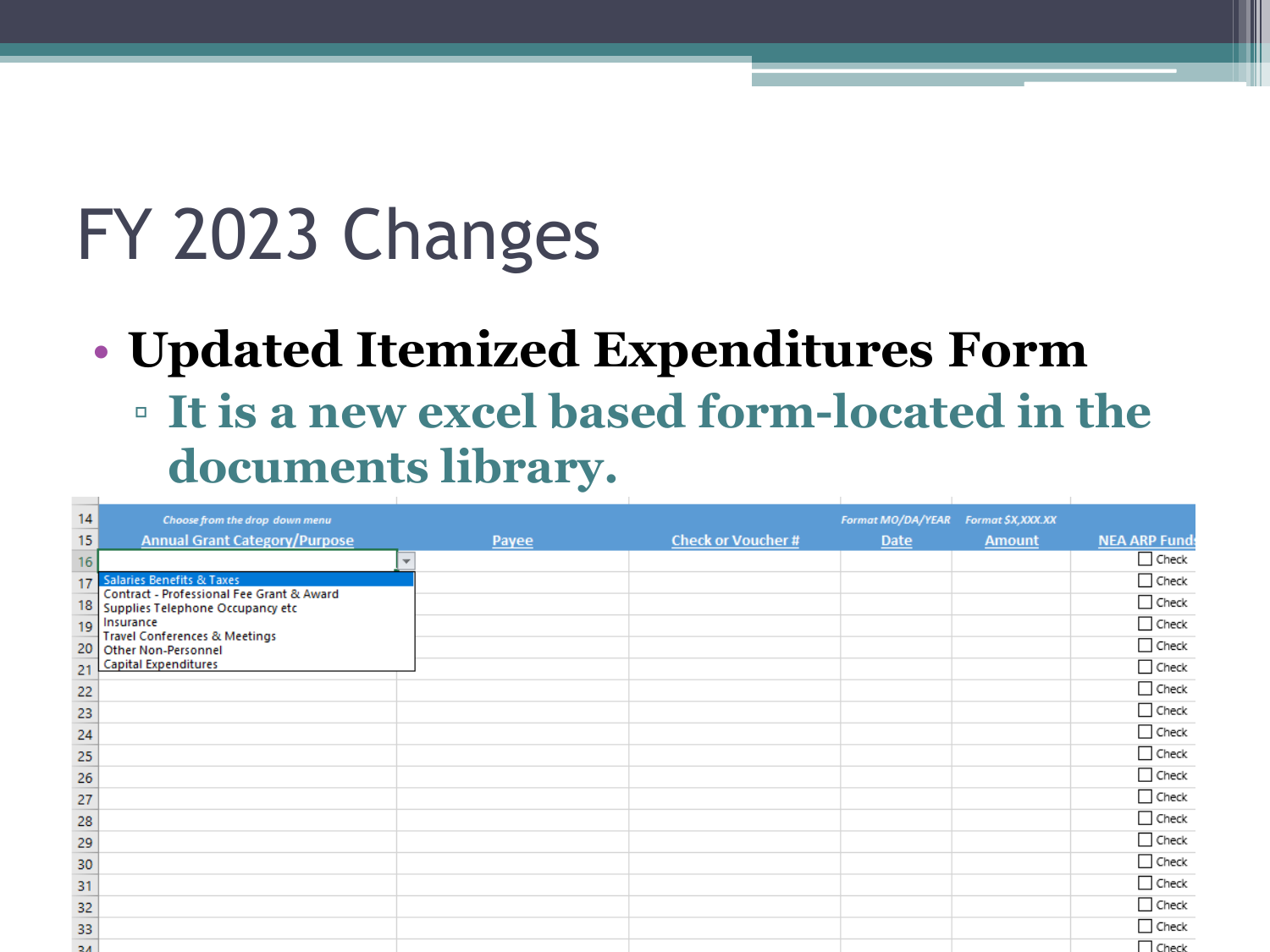# FY 2023 Changes

#### • Simplified Board List requirements

- Full Name
- Email Address
- Number of Years on the Board
- Length of Term(s)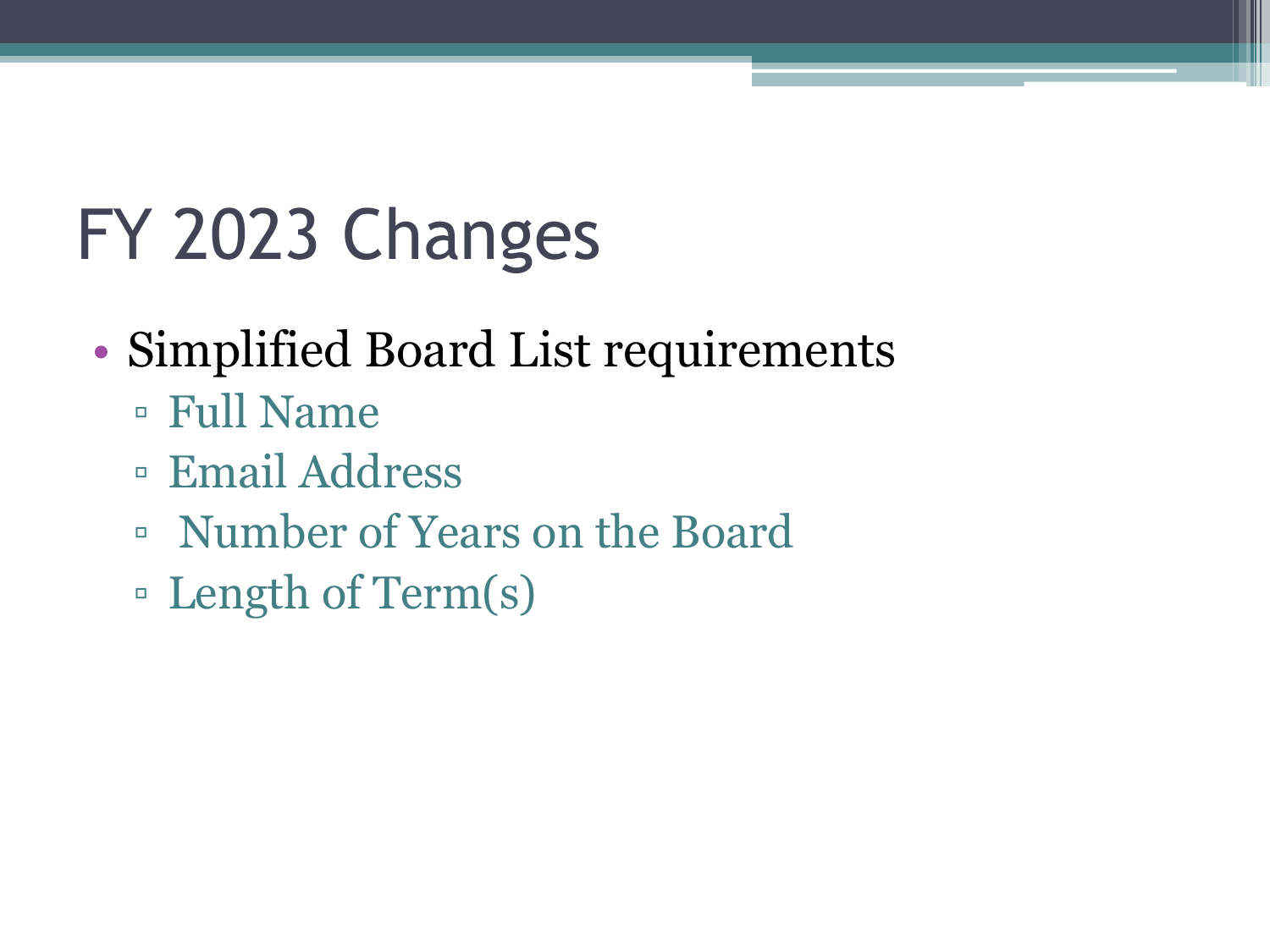# FY 2023 Changes

- Title VI Form now built into Org Profile
- After Award Notifications, grantees will complete Title VI in Org Profile
- Select modules viewed
- Names of individuals trained, percent of staff trained
- Compliance/Complaints
- Title VI and Limited English Proficiency (LEP) Policy and Procedures
- If they choose agency specific, will upload their documents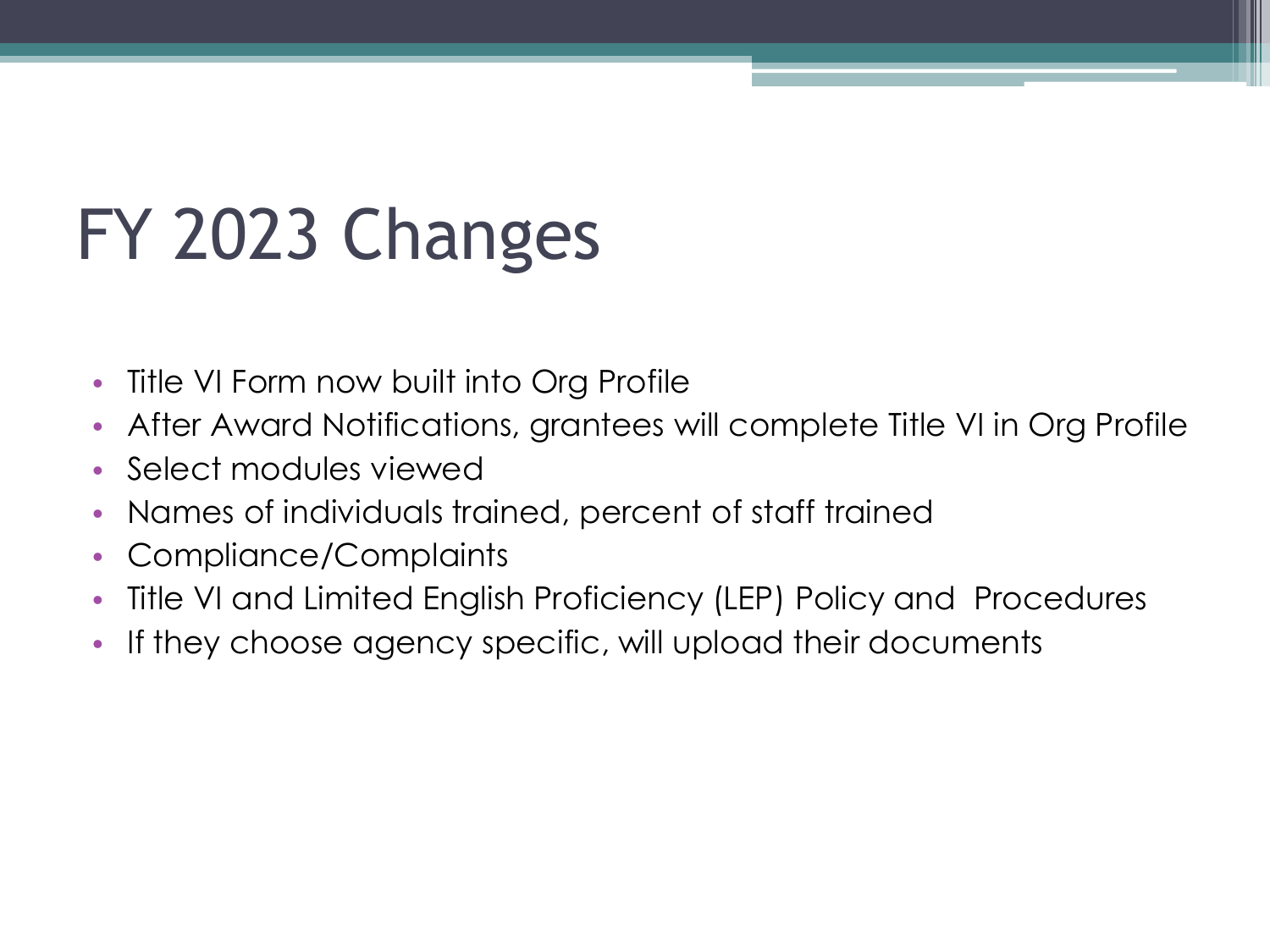## Important Grant Dates

- Grant Workshop today-April 26, 2022
- Application Deadline- July 1, 2022
- DA Access to Applications- July 8, 2020
- Email Panel Review Schedule to Applicants July 25, 2022
- Review Panel Meeting– TBD (July 27-August 12, 2022)
- Award & Decline Notifications issued by August 16, 2022
- Signed Contracts 1<sup>st</sup> 40% payment invoices, revised budgets, Title VI certifications due by October 1, 2022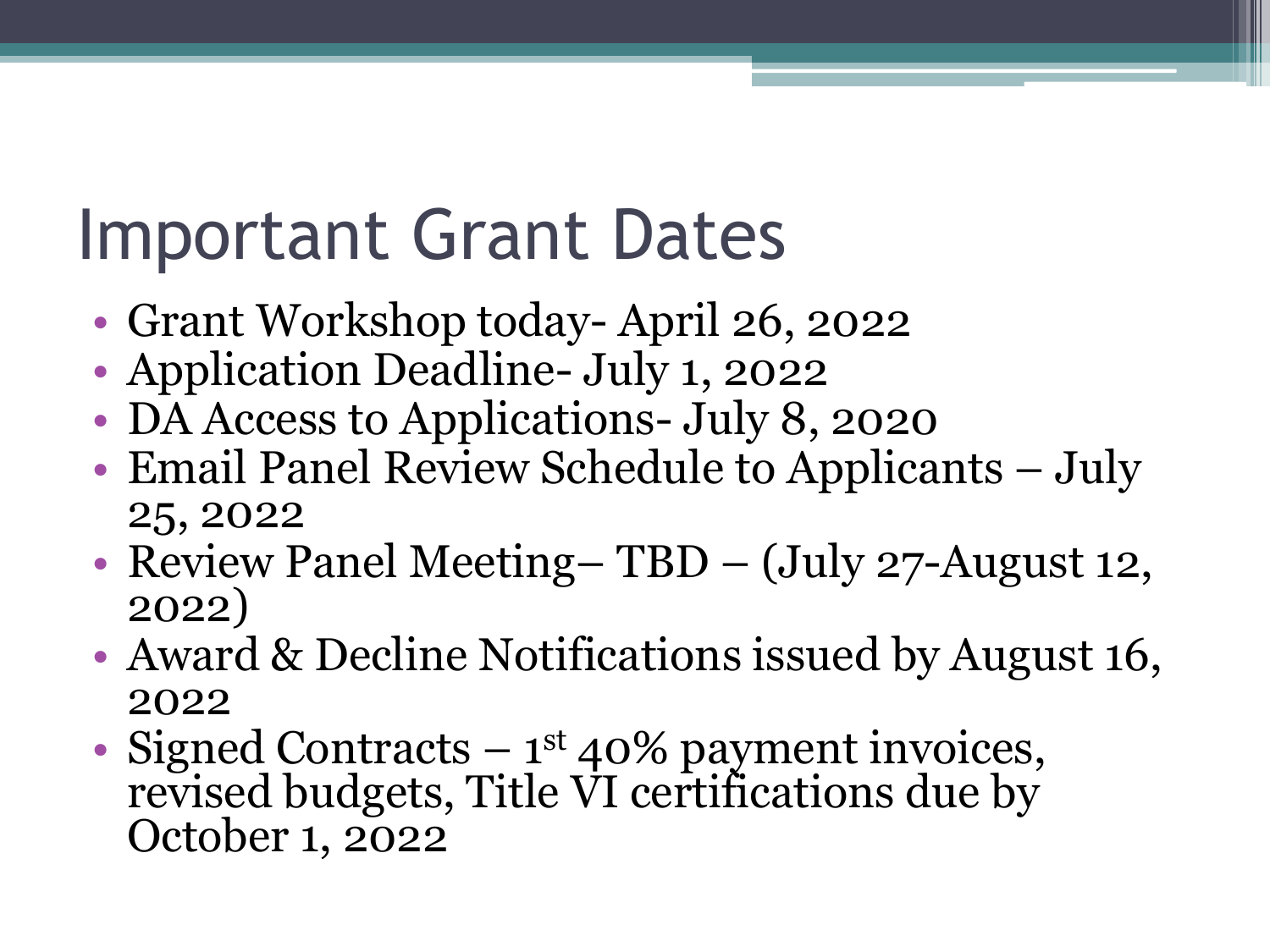# GIFT-A-TAG Program

All plates in this category: •are available to all Tennessee residents.

•require an annual fee of \$61.50; \$35 of that fee is allocated in part to the Tennessee Arts Commission. •can be personalized between three and five characters.